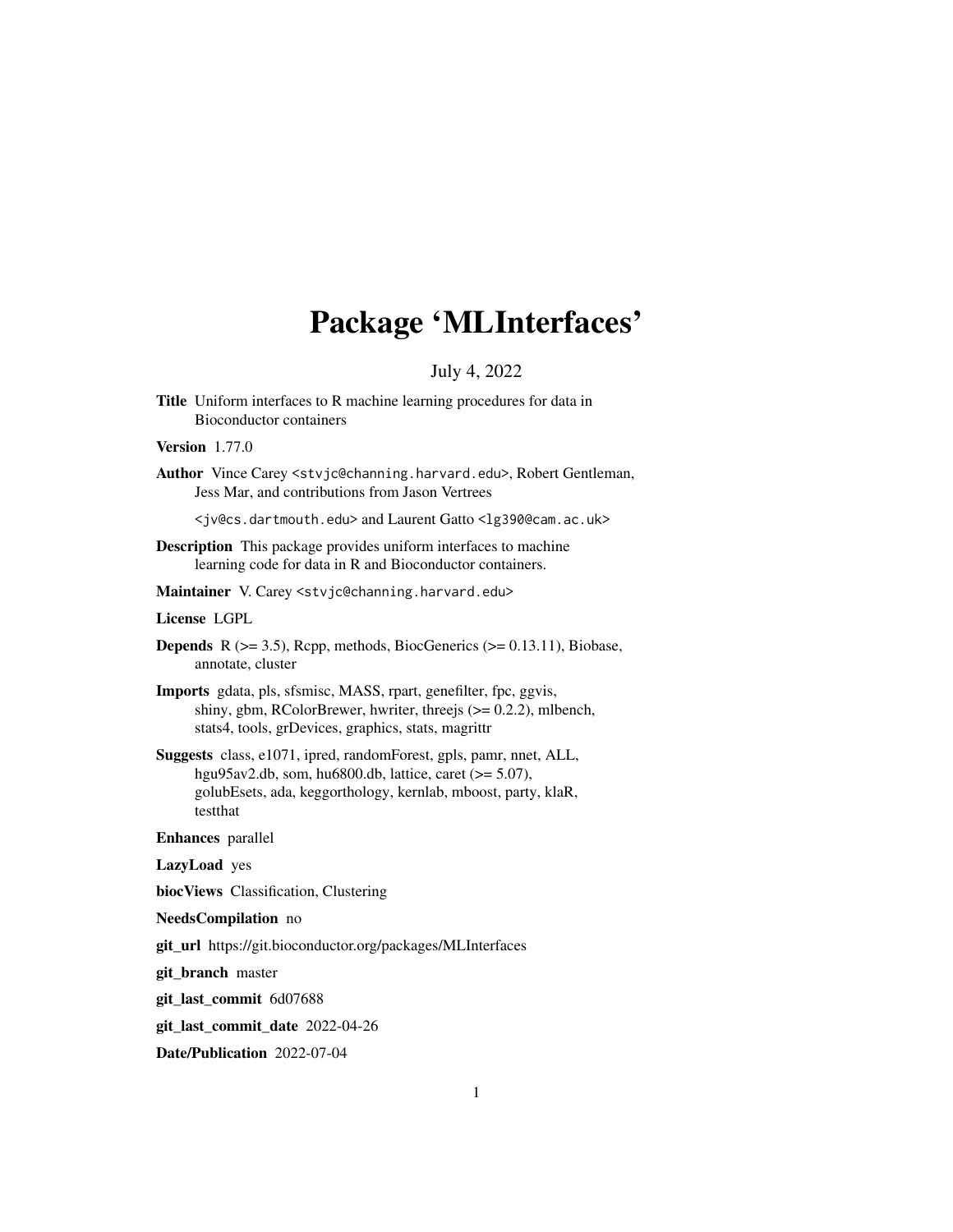# <span id="page-1-0"></span>R topics documented:

|       | -3             |
|-------|----------------|
|       |                |
|       | $\overline{7}$ |
|       | $\overline{7}$ |
|       |                |
|       | - 9            |
|       |                |
|       |                |
|       |                |
|       |                |
|       |                |
|       |                |
|       |                |
|       |                |
|       |                |
|       |                |
|       |                |
|       |                |
|       |                |
|       |                |
|       |                |
| Index | 32             |

balKfold.xvspec *generate a partition function for cross-validation, where the partitions are approximately balanced with respect to the distribution of a response variable*

# Description

generate a partition function for cross-validation, where the partitions are approximately balanced with respect to the distribution of a response variable

# Usage

```
balKfold.xvspec(K)
```
# Arguments

K number of partitions to be computed

# Details

This function returns a closure. The symbol K is bound in the environment of the returned function.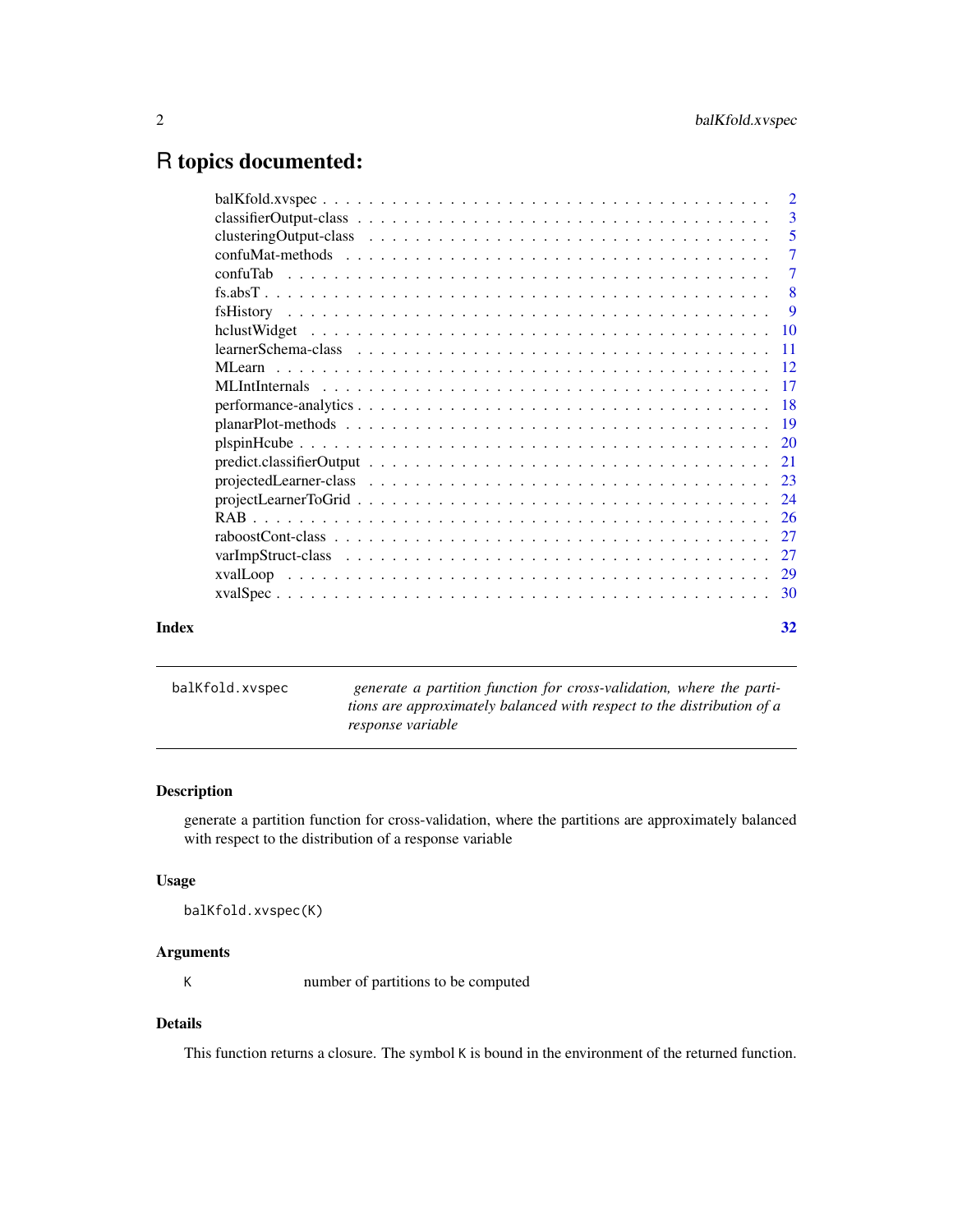# <span id="page-2-0"></span>Value

A closure consisting of a function that can be used as a partitionFunc for passage in [xvalSpec](#page-29-1).

#### Author(s)

VJ Carey <stvjc@channing.harvard.edu>

### Examples

```
## The function is currently defined as
function (K)
function(data, clab, iternum) {
   clabs <- data[[clab]]
   narr <- nrow(data)
    cnames <- unique(clabs)
    ilist <- list()
    for (i in 1:length(cnames)) ilist[[cnames[i]]] <- which(clabs ==
        cnames[i])
    clens <- lapply(ilist, length)
    nrep <- lapply(clens, function(x) ceiling(x/K))
    grpinds <- list()
    for (i in 1:length(nrep)) grpinds[[i]] <- rep(1:K, nrep[[i]])[1:clens[[i]]]
    (1:narr)[-which(unlist(grpinds) == iternum)]
  }
# try it out
library("MASS")
data(crabs)
p1c = balKfold.xvspec(5)
inds = p1c( crabs, "sp", 3)
table(crabs$sp[inds] )
inds2 = p1c( crabs, "sp", 4)
table(crabs$sp[inds2] )
allc = 1:200
# are test sets disjoint?
intersect(setdiff(allc,inds), setdiff(allc,inds2))
```
<span id="page-2-1"></span>classifierOutput-class

*Class "classifierOutput"*

#### Description

This class summarizes the output values from different classifiers.

#### Objects from the Class

Objects are typically created during the application of a supervised machine learning algorithm to data and are the value returned. It is very unlikely that any user would create such an object by hand.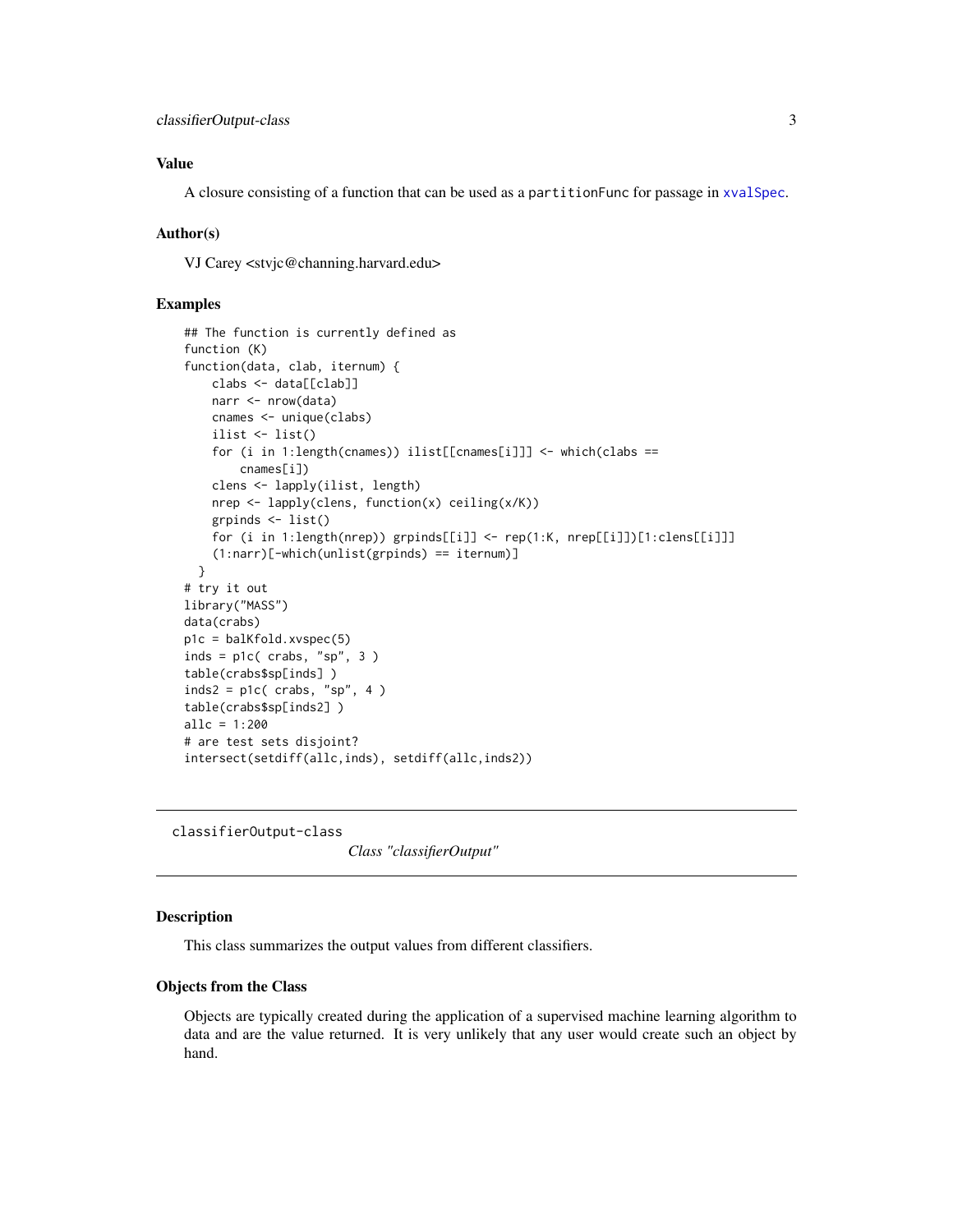- testOutcomes: Object of class "factor" that lists the actual outcomes in the records on the test set
- testPredictions: Object of class "factor" that lists the predictions of outcomes in the test set
- testScores: Object of class "ANY" this element will include matrices or vectors or arrays that include information that is typically related to the posterior probability of occupancy of the predicted class or of all classes. The actual contents of this slot can be determined by inspecting the converter element of the learnerSchema used to select the model.
- trainOutcomes: Object of class "factor" that lists the actual outcomes in records on the training set
- trainPredictions: Object of class "factor" that lists the predicted outcomes in the training set
- trainScores: Object of class "ANY" see the description of testScores above; the same information is returned, but applicable to the training set records.
- trainInd: Object of class "numeric" with of indices of data to be used for training.
- RObject: Object of class "ANY" when the trainInd parameter of the MLearn call is numeric, this slot holds the return value of the underlying R function that carried out the predictive modeling. For example, if rpartI was used as MLearn method, Robject holds an instance of the rpart S3 class, and plot and text methods can be applied to this. When the trainInd parameter of the MLearn call is an instance of [xvalSpec](#page-29-2), this slot holds a list of results of cross-validatory iterations. Each element of this list has two elements: test.idx, giving the numeric indices of the test cases for the associated cross-validation iteration, and mlans, which is the [classifierOutput](#page-2-1) for the associated iteration. See the example for an illustration of 'digging out' the predicted probabilities associated with each cross-validation iteration executed through an xvalSpec specification.

embeddedCV: logical value that is TRUE if the procedure in use performs its own cross-validation

fsHistory: list of features selected through cross-validation process

learnerSchema: propagation of the learner schema object used in the call

call: Object of class "call" – records the call used to generate the classifierOutput RObject

# Methods

- confuMat signature(obj = "classifierOutput"): Compute the confusion matrix for test records.
- confuMatTrain signature(obj = "classifierOutput"): Compute the confusion matrix for training set. Typically yields optimistically biased information on misclassification rate.
- RObject signature(obj = "classifierOutput"): The R object returned by the underlying classifier. This can then be passed on to specific methods for those objects, when they exist.
- trainInd signature( $obj = "classificationOutput")$ : Returns the indices of data used for training.
- show signature(object = "classifierOutput"): A print method that provides a summary of the output of the classifier.
- predictions signature(object = "classifierOutput"): Print the predicted classes for each sample/individual. The predictions for the training set are the training outcomes.

#### <span id="page-3-0"></span>**Slots**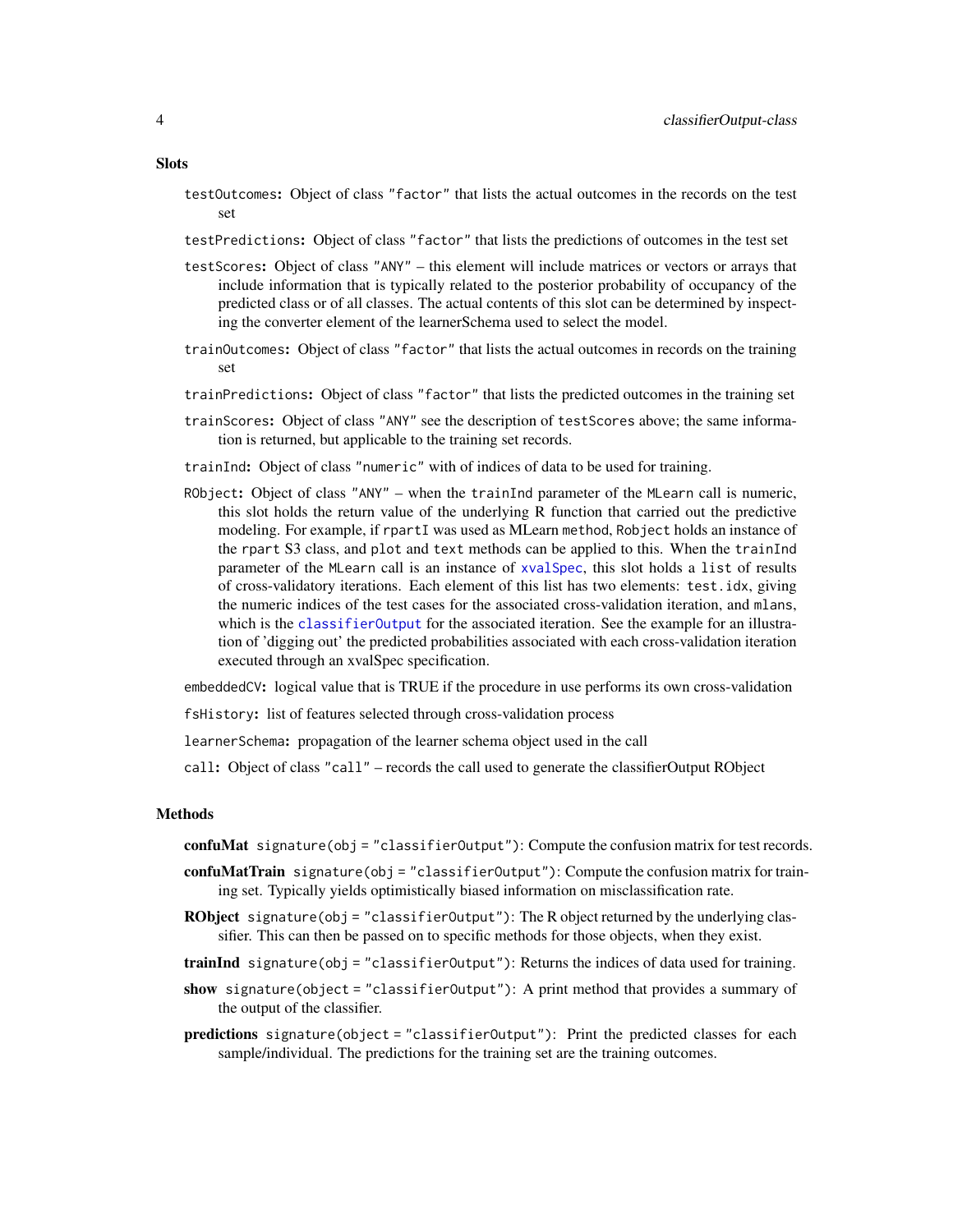- <span id="page-4-0"></span>predictions signature(object = "classifierOutput", t = "numeric"): Print the predicted classes for each sample/individual that have a testScore greater or equal than t. The predictions for the training set are the training outcomes. Non-predicted cases and cases that matche multiple classes are returned as NAs.
- predScore signature(object = "classifierOutput"): Returns the scores for predicted class for each sample/individual. The scores for the training set are set to 1.
- predScores signature(object = "classifierOutput"): Returns the prediction scores for all classes for each sample/individual. The scores for the training set are set to 1 for the appropriate class, 0 otherwise.
- testScores signature(object = "classifierOutput"): ...
- testPredictions signature(object = "classifierOutput"): Print the predicted classes for each sample/individual in the test set.
- testPredictions signature(object = "classifierOutput", t = "numeric"): Print the predicted classes for each sample/individual in the test set that have a testScore greater or equal than t. Non-predicted cases and cases that matche multiple classes are returned as NAs.
- trainScores signature(object = "classifierOutput"): ...
- trainPredictions signature(object = "classifierOutput"): Print the predicted classes for each sample/individual in the train set.
- trainPredictions signature(object = "classifierOutput", t = "numeric"): Print the predicted classes for each sample/individual in the train set that have a testScore greater or equal than t. Non-predicted cases and cases that matche multiple classes are returned as NAs.

fsHistory signature(object = "classifierOutput"): ...

#### Author(s)

V. Carey

#### Examples

```
showClass("classifierOutput")
library(golubEsets)
data(Golub_Train) # now cross-validate a neural net
set.seed(1234)
xv5 = xvalSpec("LOG", 5, balKfold.xvspec(5))
m2 = MLearn(ALL.AML<sup>2</sup>, Golub_Train[1000:1050,], nnetI, xv5,size=5, decay=.01, maxit=1900 )
testScores(RObject(m2)[[1]]$mlans)
alls = lapply(RObject(m2), function(x) testScores(x$mlans))
```
clusteringOutput-class

*container for clustering outputs in uniform structure*

#### **Description**

container for clustering outputs in uniform structure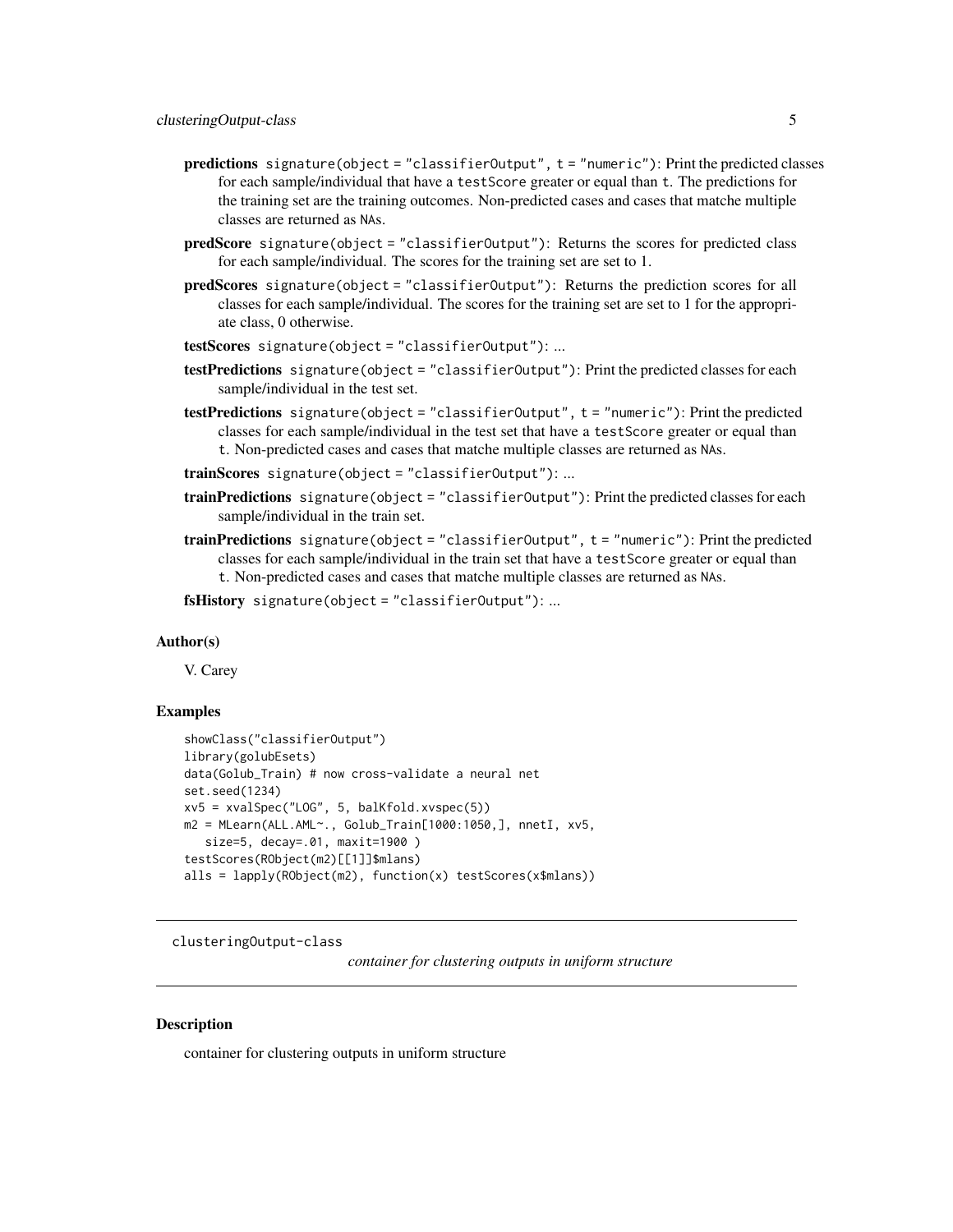### Objects from the Class

Objects can be created by calls of the form new("clusteringOutput", ...).

#### Slots

partition: Object of class "integer", labels for observations as clustered

- silhouette: Object of class "silhouette", structure from Rousseeuw cluster package measuring cluster membership strength per observation
- prcomp: Object of class "prcompObj" a wrapped instance of stats package prcomp output
- call: Object of class "call" for auditing
- learnerSchema: Object of class "learnerSchema", a formal object indicating the package, function, and other attributes of the clustering algorithm employed to generate this object
- RObject: Object of class "ANY", the unaltered output of the function called according to learner-Schema

converter: converter propagated from call

distFun: distfun propagated from call

#### Methods

- **RObject** signature(x = "clustering0utput"): extract the unaltered output of the R function or method called according to learnerSchema
- plot signature(x = "clusteringOutput",  $y =$  "ANY"): a 4-panel plot showing features of the clustering, including the scree plot for a principal components transformation and a display of the partition in  $PC1xPC2$  plane. For a clustering method that does not have a native plot procedure, such as kmeans, the parameter y should be bound to a data frame or matrix with feature data for all records; an image plot of robust feature z-scores  $(z=(x-median(x))/mad(x))$ and the cluster indices is produced in the northwest panel.

show signature(object = "clusteringOutput"): concise report

### Author(s)

VJ Carey <stvjc@channing.harvard.edu>

```
showClass("clusteringOutput")
```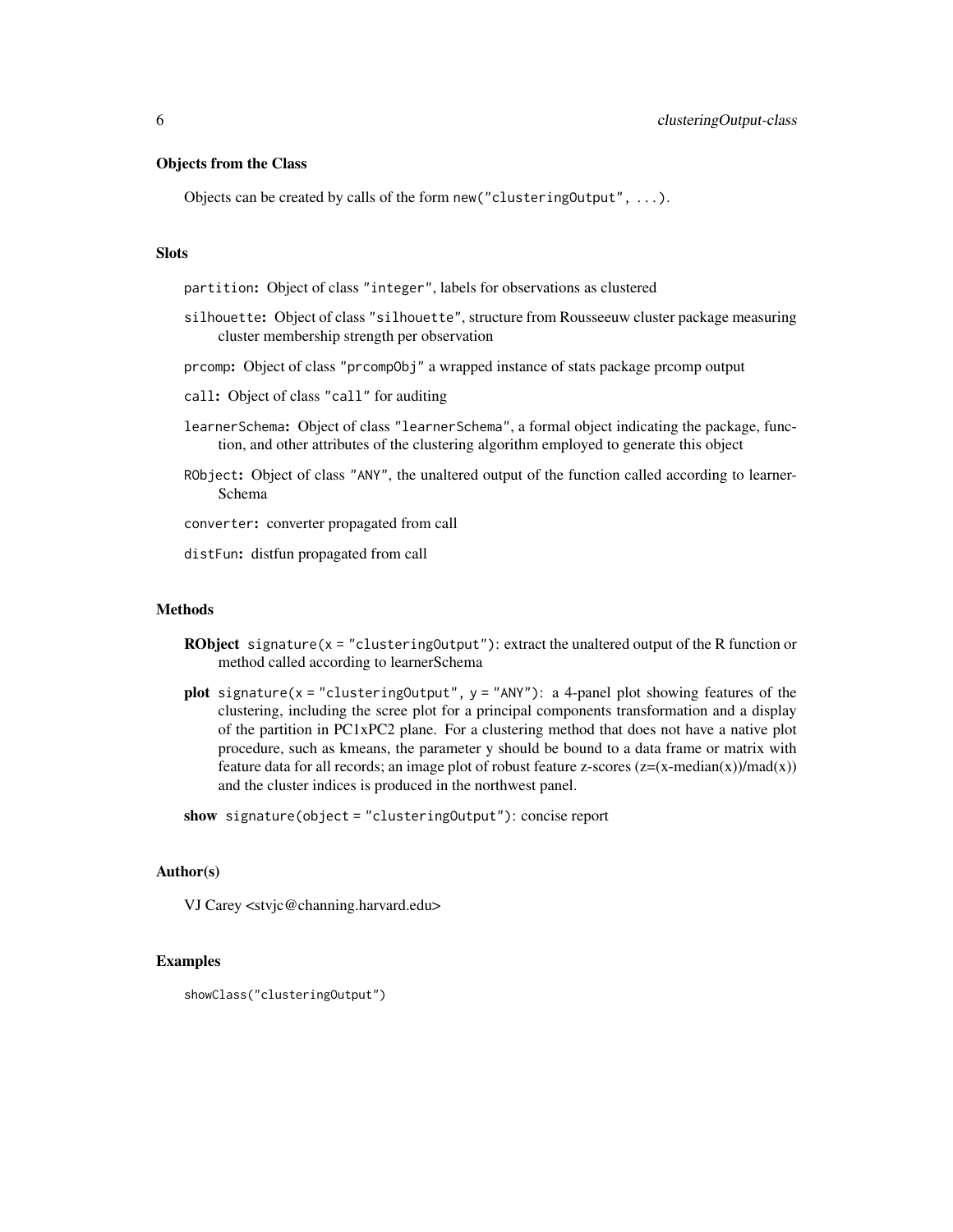<span id="page-6-0"></span>

#### Description

This function will compute the confusion matrix for a classifier's output

#### Methods

- obj = "classifOutput", ... Typically, an instance of class ["classifierOutput"](#page-2-1) is built on a training subset of the input data. The model is then used to predict the class of samples in the test set. When the true class labels for the test set are available the confusion matrix is the cross-tabulation of the true labels of the test set against the predictions from the classifier. An optional t score threshold can also be specified.
- obj = "classifierOutput", type="character", ... For instances of [classifierOutput,](#page-2-1) it is possible to specify the type of confusion matrix desired. The default is test, which tabulates classes from the test set against the associated predictions. If type is train, the training class vector is tabulated against the predictions on the training set. An optional t score threshold can also be specified.
- obj = "classifierOutput", type="numeric" For instances of [classifierOutput,](#page-2-1) it is possible to specify the minimum score feature classification threshold. Features with a score less than the threshold are classified as NA in the confustion train or test confusion matrix.

#### Examples

```
library(golubEsets)
data(Golub_Merge)
smallG <- Golub_Merge[101:150,]
k1 <- MLearn(ALL.AML~., smallG, knnI(k=1), 1:30)
confuMat(k1)
confuMat(k1, "train")
```
confuTab *Compute confusion tables for a confusion matrix.*

#### Description

Given a n by n confusion matrix, the function returns a list of n 2 by 2 tables with false positives, false negatives, false positives and true negative for each initial variables.

#### Usage

confuTab(obj, naAs0. = FALSE)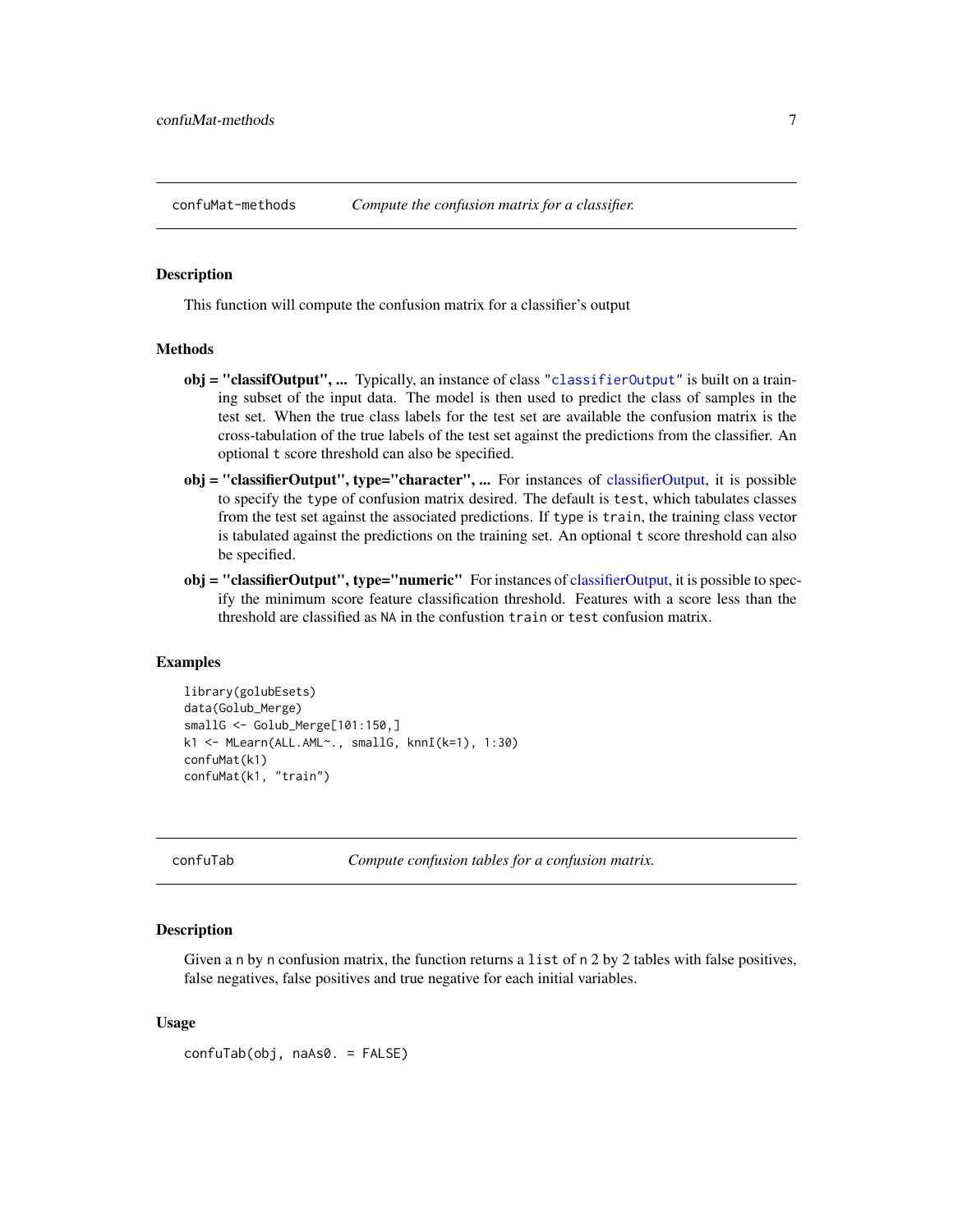# <span id="page-7-0"></span>Arguments

| obi    | An instance of class table. Must be square.          |
|--------|------------------------------------------------------|
| naAs0. | A logical, defining if NAs are to be replaced by 0s. |

# Value

A list of length nrow(obj) and names rownames(obj).

#### Author(s)

Laurent Gatto <lg390@cam.ac.uk>

#### See Also

The [tp](#page-17-1), [tn](#page-17-1), [fp](#page-17-1), [fn](#page-17-1), methods to extract the respective classification outcomes from a contingency matrix.

# Examples

```
## the confusion matrix
cm <- table(iris$Species, sample(iris$Species))
## the 3 confusion tables
(ct <- confuTab(cm))
```

```
fs.absT support for feature selection in cross-validation
```
### Description

support for feature selection in cross-validation

#### Usage

```
fs.absT(N)
fs.probT(p)
fs.topVariance(p)
```
# Arguments

| N | number of features to retain; features are ordered by descending value of abs(two-<br>sample t stat.), and the top N are used. |
|---|--------------------------------------------------------------------------------------------------------------------------------|
| D | cumulative probability (in $(0,1)$ ) in the distribution of absolute t statistics above<br>which we retain features            |

#### Details

This function returns a function that will be used as a parameter to [xvalSpec](#page-29-1) in applications of [MLearn](#page-11-1).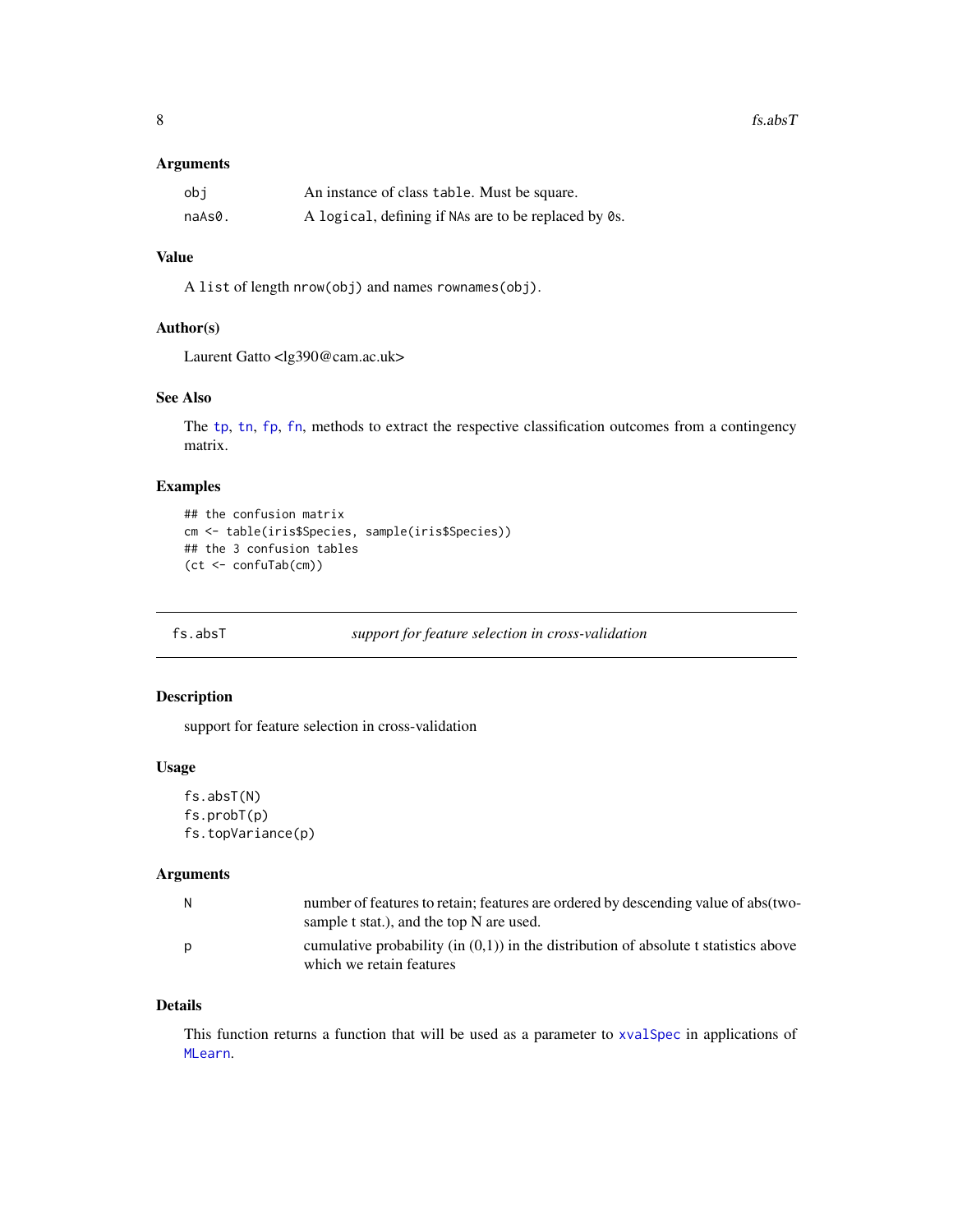#### <span id="page-8-0"></span>fsHistory 9

# Value

a function is returned, that will itself return a formula consisting of the selected features for application of [MLearn](#page-11-1).

# Note

The functions fs.absT and fs.probT are two examples of approaches to embedded feature selection that make sense for two-sample prediction problems. For selection based on linear models or other discrimination measures, you will need to create your own selection helper, following the code in these functions as examples.

fs.topVariance performs non-specific feature selection based on the variance. Argument p is the variance percentile beneath which features are discarded.

#### Author(s)

VJ Carey <stvjc@channing.harvard.edu>

# See Also

[MLearn](#page-11-1)

# Examples

```
library("MASS")
data(crabs)
# we will demonstrate this procedure with the crabs data.
# first, create the closure to pick 3 features
demFS = fs.absT(3)# run it on the entire dataset with features excluding sex
demFS(sp~.-sex, crabs)
# emulate cross-validation by excluding last 50 records
demFS(sp~.-sex, crabs[1:150,])
# emulate cross-validation by excluding first 50 records -- different features retained
demFS(sp~.-sex, crabs[51:200,])
```

| fsHistory |         |  |  |  | extract history of feature selection for a cross-validated machine |  |
|-----------|---------|--|--|--|--------------------------------------------------------------------|--|
|           | learner |  |  |  |                                                                    |  |

#### Description

extract history of feature selection for a cross-validated machine learner

#### Usage

fsHistory(x)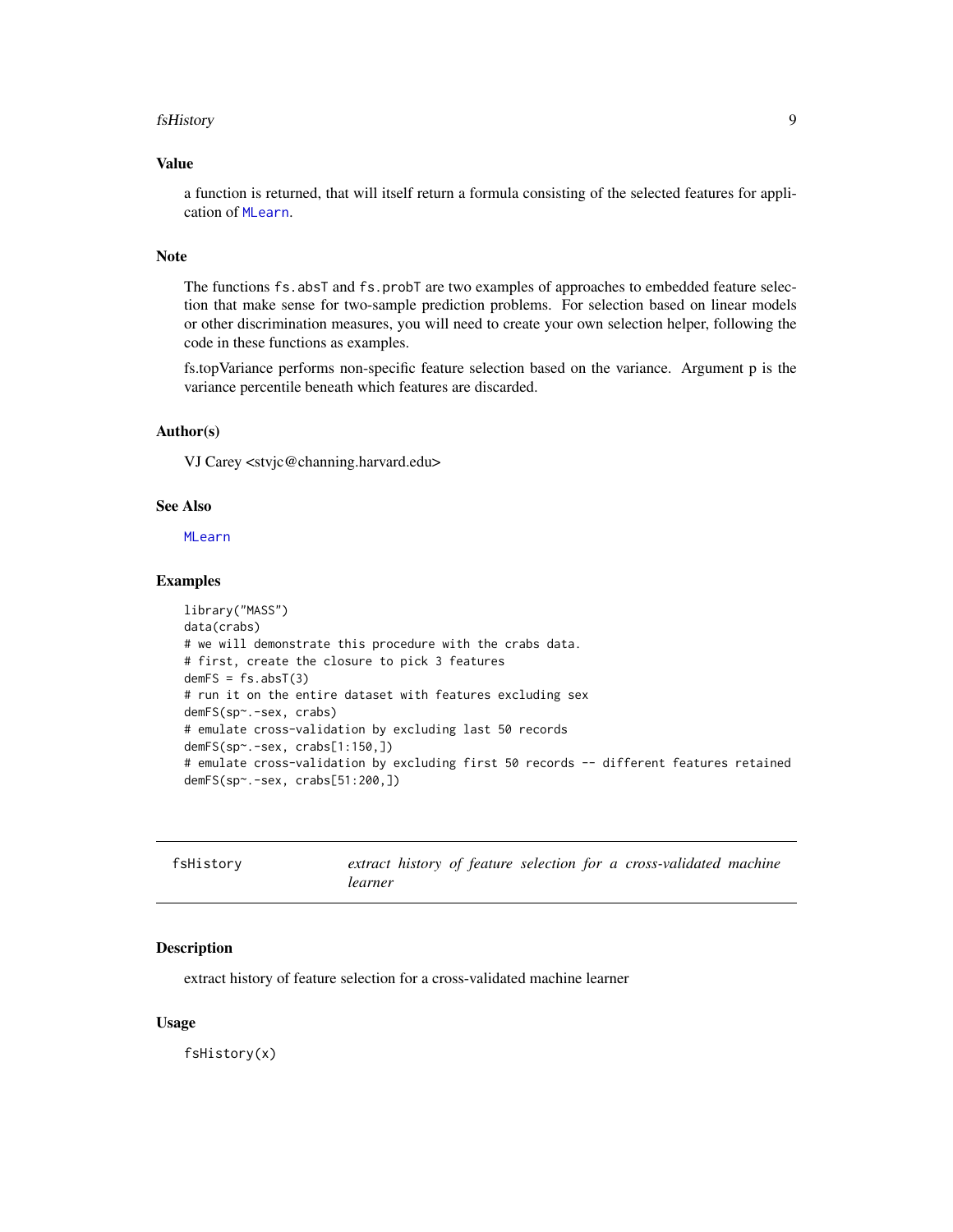#### Arguments

x instance of [classifierOutput](#page-2-1)

#### Details

returns a list of names of selected features

#### Value

a list; the names of variables are made 'syntactic'

#### Author(s)

Vince Carey <stvjc@channing.harvard.edu>

# Examples

```
data(iris)
iris2 = iris[ iris$Species %in% levels(iris$Species)[1:2], ]
iris2$Species = factor(iris2$Species) # drop unused levels
x1 = MLearn(Species~., iris2, ldaI, xvalSpec("LOG", 3,
  balKfold.xvspec(3), fs.absT(3)))
fsHistory(x1)
```
hclustWidget *shiny-oriented GUI for cluster or classifier exploration*

# Description

shiny-oriented GUI for cluster or classifier exploration

# Usage

```
hclustWidget(mat, featureName = "feature", title =
                 paste0("hclustWidget for ", deparse(substitute(mat))),
                 minfeats = 2, auxdf = NULL)
```

```
mlearnWidget(eset, infmla)
```
#### Arguments

| mat         | matrix with feature vectors in rows                                                                        |
|-------------|------------------------------------------------------------------------------------------------------------|
| featureName | name to be used for control that asks for number of features to use                                        |
| title       | widget title                                                                                               |
| minfeats    | lower bound on number of features to use                                                                   |
| auxdf       | data. frame with number of rows equal to nrow(mat), with metadata to be dis-<br>played in hovering tooltip |

<span id="page-9-0"></span>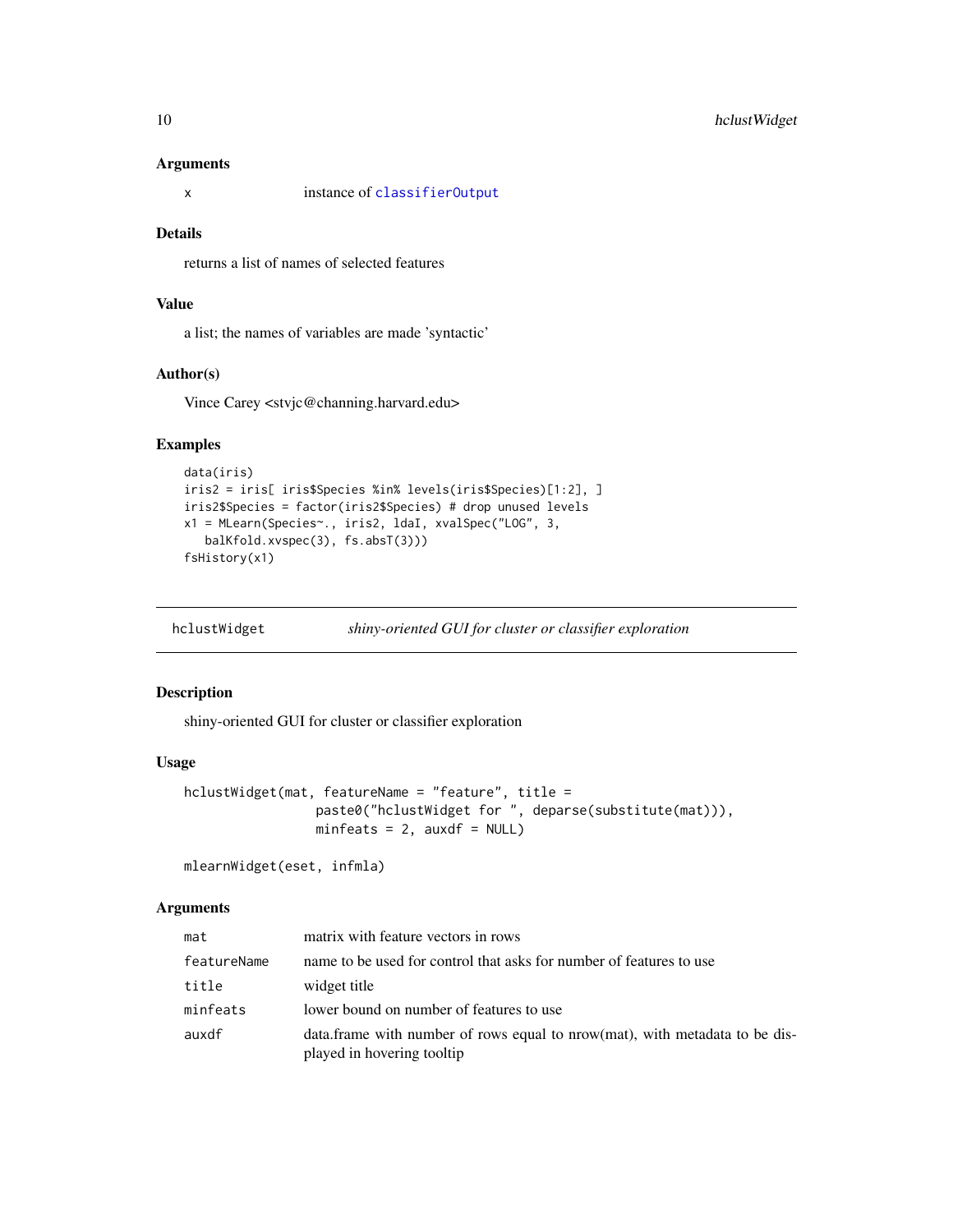<span id="page-10-0"></span>

| eset   | instance of ExpressionSet-class                                                                                                                                                    |
|--------|------------------------------------------------------------------------------------------------------------------------------------------------------------------------------------|
| infmla | instance of formula, with dependent variable values obtained in pData(eset),<br>and independent variable specified as "." or as properly munged elements of<br>featureNames(eset). |

# Details

Experimental tool to illustrate impacts of choice of distance, agglomeration method, etc.

#### Value

a shinyApp result that will display in active browser

# Note

mlearnWidget will attempt to nicely produce a variable importance plot using [randomForestI](#page-11-2). This means that the annotation package for probe identifiers should be loaded or an error will be thrown.

#### Author(s)

VJ Carey <stvjc@channing.harvard.edu>

#### Examples

```
# should run with example(hclustWidget, ask=FALSE)
if (interactive()) {
library(shiny)
library(MASS)
data(crabs)
cr = data_matrix(crabs[, -c(1:3)]au = crabs[, 1:3]show(hclustWidget(cr, auxdf=au))
## must use stop widget button to proceed
 library(ALL)
 library(hgu95av2.db)
 data(ALL)
 show(mlearnWidget(ALL[1:500,], mol.biol~.))
}
```
<span id="page-10-1"></span>learnerSchema-class *Class "learnerSchema" – convey information on a machine learning function to the MLearn wrapper*

#### Description

conveys information about machine learning functions in CRAN packages, for example, to MLearn wrapper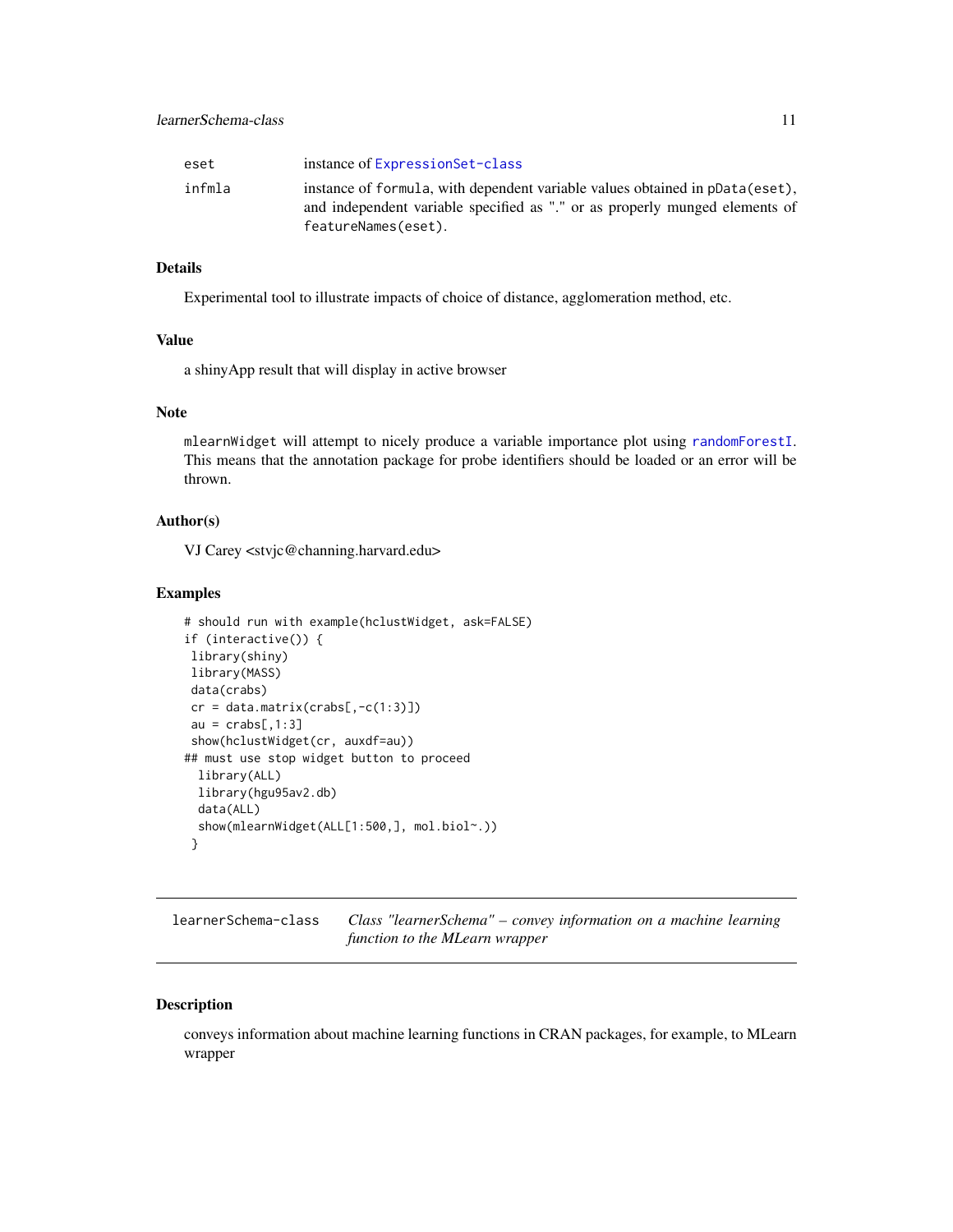#### <span id="page-11-0"></span>Objects from the Class

Objects can be created by calls of the form new("learnerSchema", ...).

### Slots

- packageName: Object of class "character" string naming the package in which the function to be used is defined.
- mlFunName: Object of class "character" string naming the function to be used
- converter: Object of class "function" function with parameters obj, data, trainInd, that will produce a classifierOutput instance

# **Methods**

- MLearn signature(formula = "formula", data = "ExpressionSet", method = "learnerSchema", trainInd = "numeric"): execute desired learner passing a formula and ExpressionSet
- MLearn signature(formula = "formula", data = "data.frame", method = "learnerSchema", trainInd = "numeric"): execute desired learner passing a formula

show signature(object = "learnerSchema"): concise display

#### Author(s)

Vince Carey <stvjc@channing.harvard.edu>

#### Examples

```
showClass("learnerSchema")
```
<span id="page-11-1"></span>MLearn *revised MLearn interface for machine learning*

# <span id="page-11-2"></span>Description

revised MLearn interface for machine learning, emphasizing a schematic description of external learning functions like knn, lda, nnet, etc.

#### Usage

```
MLearn( formula, data, .method, trainInd, ... )
makeLearnerSchema(packname, mlfunname, converter, predicter)
```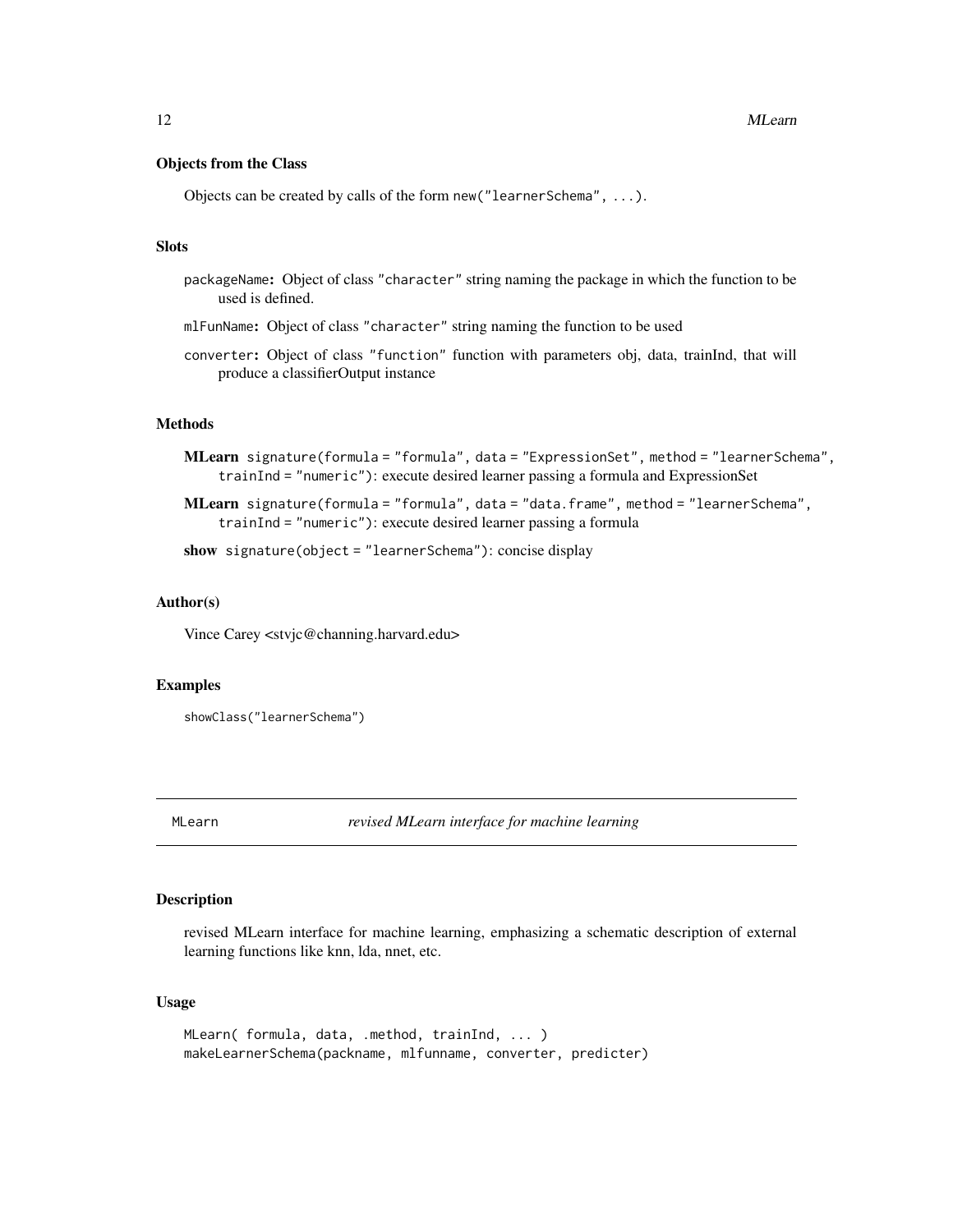#### <span id="page-12-0"></span>MLearn 13

#### **Arguments**

| formula   | standard model formula                                                                                                                                                         |
|-----------|--------------------------------------------------------------------------------------------------------------------------------------------------------------------------------|
| data      | data.frame or ExpressionSet instance                                                                                                                                           |
| .method   | instance of learnerSchema                                                                                                                                                      |
| trainInd  | obligatory numeric vector of indices of data to be used for training; all other<br>data are used for testing, or instance of the xvalSpec class                                |
| $\ddots$  | additional named arguments passed to external learning function                                                                                                                |
| packname  | character – name of package harboring a learner function                                                                                                                       |
| mlfunname | character – name of function to use                                                                                                                                            |
| converter | function $-$ with parameters (obj, data, trainlend) that tells how to convert the<br>material in obj [produced by [packname::mlfunname] ] into a classifierOutput<br>instance. |
| predicter | function – with parameters (obj, newdata, ) that tells how to use the material<br>in obj to predict newdata.                                                                   |

# Details

The purpose of the MLearn methods is to provide a uniform calling sequence to diverse machine learning algorithms. In R package, machine learning functions can have parameters  $(x, y, ...)$ or (formula, data, ...) or some other sequence, and these functions can return lists or vectors or other sorts of things. With MLearn, we always have calling sequence MLearn(formula, data, .method, trainInd, ...), and data can be a data.frame or ExpressionSet. MLearn will always return an S4 instance of classifierObject or clusteringObject.

At this time  $(1.13.x)$ , NA values in predictors trigger an error.

To obtain documentation on the older (pre bioc 2.1) version of the MLearn method, please use help(MLearn-OLD).

randomForestI [randomForest.](#page-0-0) Note, that to obtain the default performance of randomForestB, you need to set mtry and sampsize parameters to sqrt(number of features) and table([training set response factor]) respectively, as these were not taken to be the function's defaults. Note you can use xvalSpec("NOTEST") as trainInd, to use all the samples; the RObject() result will print the misclassification matrix estimate along with OOB error rate estimate.

 $knnI(k=1,l=0)$  [knn;](#page-0-0) special support bridge required, defined in MLint

 $knn.cvI(k=1,l=0)$  [knn.cv;](#page-0-0) special support bridge required, defined in MLint. This option uses the embedded leave-one-out cross-validation of knn.cv, and thereby achieves high performance. You can have more general cross-validation using knnI with an xvalSpec, but it will be slower. When using this learner schema, you should use the numerical trainInd setting with 1:N where N is the number of samples.

dldaI [diagDA;](#page-0-0) special support bridge required, defined in MLint

nnetI [nnet](#page-0-0) rpartI [rpart](#page-0-0) ldaI [lda](#page-0-0) svmI [svm](#page-0-0)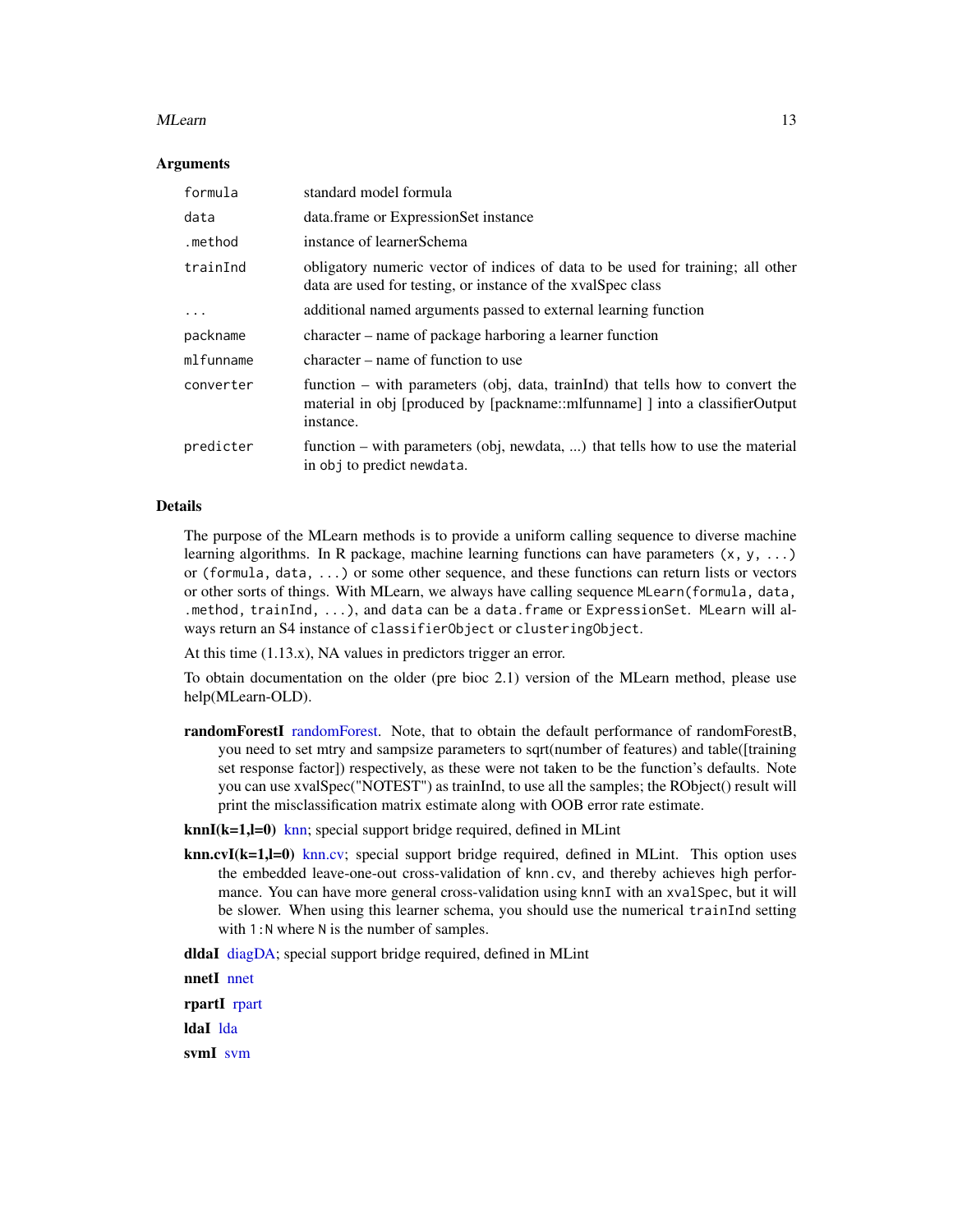### <span id="page-13-0"></span>qdaI [qda](#page-0-0)

logisticI(threshold)  $g/m -$  with binomial family, expecting a dichotomous factor as response variable, not bulletproofed against other responses yet. If response probability estimate exceeds threshold, predict 1, else 0

adaI [ada](#page-0-0)

BgbmI [gbm,](#page-0-0) forcing the Bernoulli loss function.

- [blackboost](#page-0-0)I blackboost you MUST supply a family parameter relevant for mboost package procedures
- **lvqI** lyqtest after building codebook with lyqinit and updating with olvq1. You will need to write your own detailed schema if you want to tweak tuning parameters.

naiveBayesI [naiveBayes](#page-0-0)

baggingI [bagging](#page-0-0)

sldaI [slda](#page-0-0)

ksvmI [ksvm](#page-0-0)

[hclust](#page-0-0)I(distMethod, agglomMethod) hclust – you must explicitly specify distance and agglomeration procedure.

[kmeans](#page-0-0)I(centers, algorithm) kmeans – you must explicitly specify centers and algorithm name.

If the parallel package is attached, cross-validation will be distributed to cores using [mclapply](#page-0-0).

#### Value

Instances of classifierOutput or clusteringOutput

#### Author(s)

Vince Carey <stvjc@channing.harvard.edu>

# See Also

Try example(hclustWidget, ask=FALSE) for an interactive approach to cluster analysis tuning.

```
library("MASS")
data(crabs)
set.seed(1234)
kp = sample(1:200, size=120)rf1 = MLearn(sp~CW+RW, data=crabs, randomForestI, kp, ntree=600 )
rf1
nn1 = MLearn(sp~CW+RW, data=crabs, nnetI, kp, size=3, decay=.01,
    trace=FALSE )
nn1
RObject(nn1)
knn1 = MLearn(sp~CW+RW, data=crabs, knnI(k=3,l=2), kp)
knn1
names(RObject(knn1))
```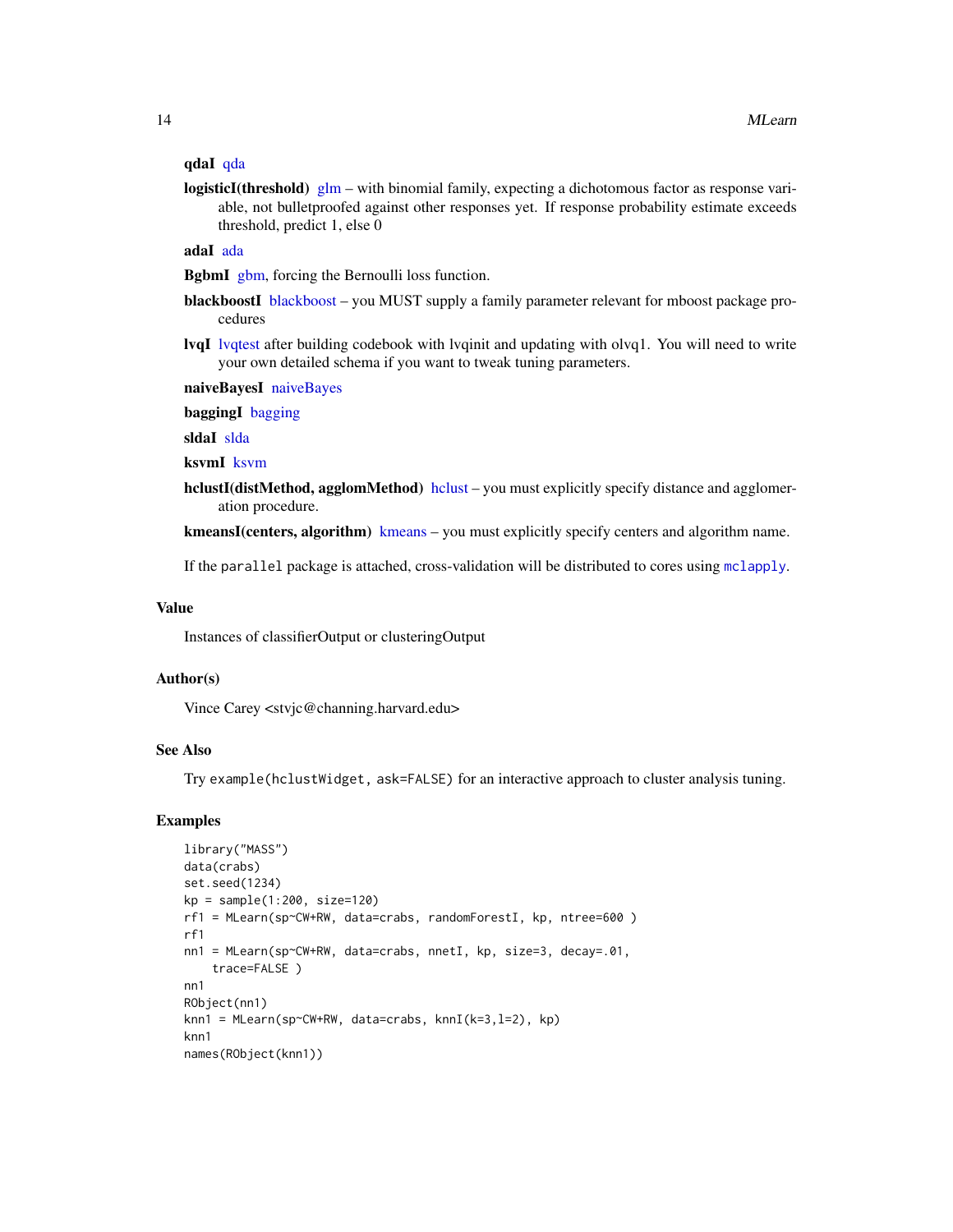#### MLearn 15

```
dlda1 = MLearn(sp~CW+RW, data=crabs, dldaI, kp )
dlda1
names(RObject(dlda1))
lda1 = MLearn(sp~CW+RW, data=crabs, ldaI, kp )
lda1
names(RObject(lda1))
slda1 = MLearn(sp~CW+RW, data=crabs, sldaI, kp )
slda1
names(RObject(slda1))
svm1 = MLearn(sp~CW+RW, data=crabs, svmI, kp )
svm1
names(RObject(svm1))
ldapp1 = MLearn(sp~CW+RW, data=crabs, ldaI.predParms(method="debiased"), kp )
ldapp1
names(RObject(ldapp1))
qda1 = MLearn(sp~CW+RW, data=crabs, qdaI, kp )
qda1
names(RObject(qda1))
logi = MLearn(sp~CW+RW, data=crabs, glmI.logistic(threshold=0.5), kp, family=binomial ) # need family
logi
names(RObject(logi))
rp2 = MLearn(sp~CW+RW, data=crabs, rpartI, kp)
rp2
## recode data for RAB
#nsp = ifelse(crabs$sp=="O", -1, 1)
#nsp = factor(nsp)
#ncrabs = cbind(nsp,crabs)
#rab1 = MLearn(nsp~CW+RW, data=ncrabs, RABI, kp, maxiter=10)
#rab1
#
# new approach to adaboost
#
ada1 = MLearn(sp \sim CW+RW, data = crabs, .method = adaI,
    trainInd = kp, type = "discrete", iter = 200)
ada1
confuMat(ada1)
#
lvq.1 = MLearn(sp~CW+RW, data=crabs, lvqI, kp )
lvq.1
nb.1 = MLearn(sp~CW+RW, data=crabs, naiveBayesI, kp )
confuMat(nb.1)
bb.1 = MLearn(sp~CW+RW, data=crabs, baggingI, kp )
confuMat(bb.1)
#
# new mboost interface -- you MUST supply family for nonGaussian response
#
require(party) # trafo ... killing cmd check
blb.1 = MLearn(sp~CW+RW+FL, data=crabs, blackboostI, kp, family=mboost::Binomial() )
confuMat(blb.1)
#
# ExpressionSet illustration
#
data(sample.ExpressionSet)
```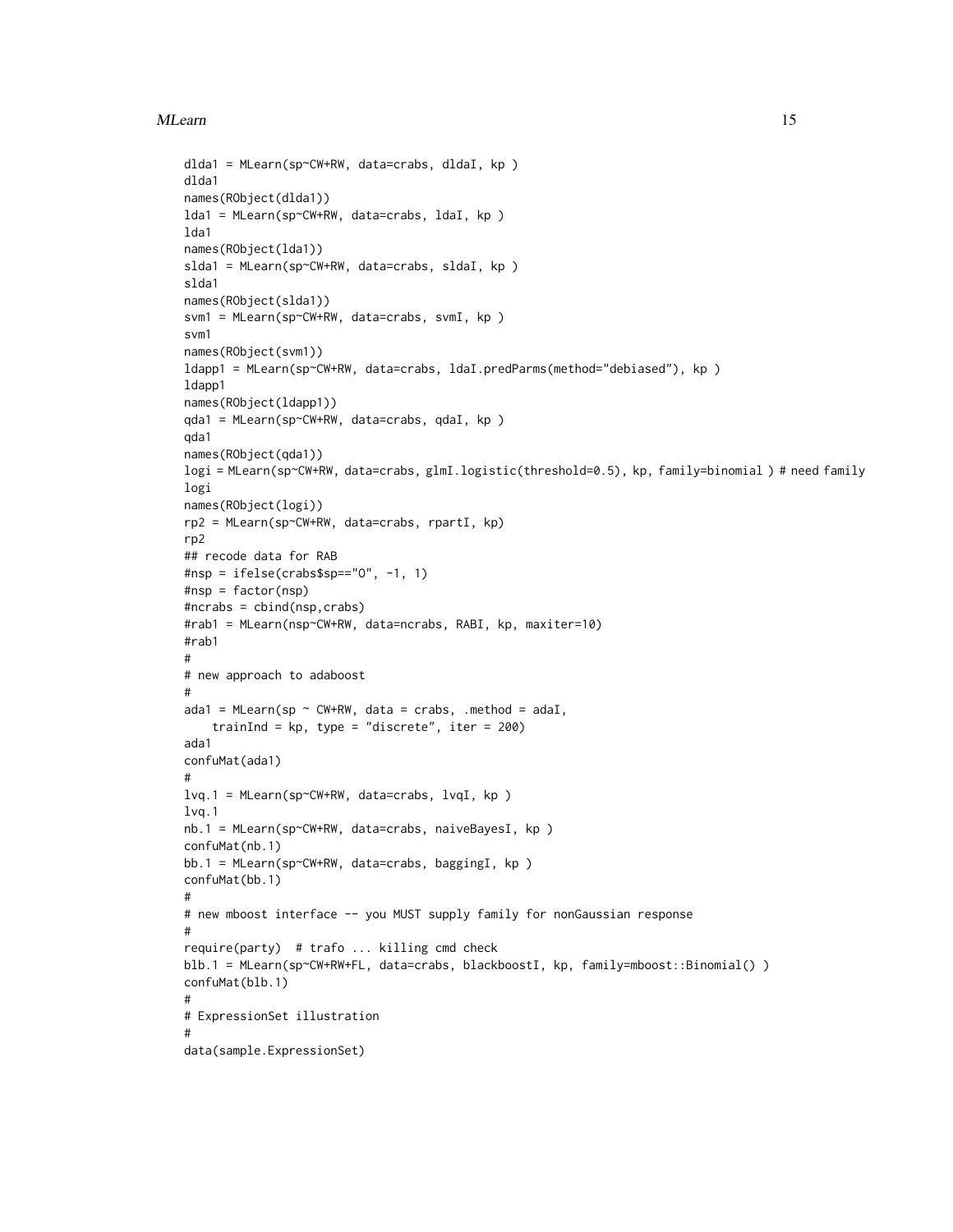```
# needed to increase training set size to avoid a new randomForest condition
# on empty class
set.seed(1234)
X = MLearn(type~., sample.ExpressionSet[100:250,], randomForestI, 1:19, importance=TRUE )
library(randomForest)
library(hgu95av2.db)
opar = par(no.readonly=TRUE)
par(las=2)
plot(getVarImp(X), n=10, plat="hgu95av2", toktype="SYMBOL")
par(opar)
#
# demonstrate cross validation
#
nn1cv = MLearn(sp~CW+RW, data=crabs[c(1:20,101:120),],
   nnetI, xvalSpec("LOO"), size=3, decay=.01, trace=FALSE )
confuMat(nn1cv)
nn2cv = MLearn(sp~CW+RW, data=crabs[c(1:20,101:120),], nnetI,
   xvalSpec("LOG",5, balKfold.xvspec(5)), size=3, decay=.01,
   trace=FALSE )
confuMat(nn2cv)
nn3cv = MLearn(sp~CW+RW+CL+BD+FL, data=crabs[c(1:20,101:120),], nnetI,
   xvalSpec("LOG",5, balKfold.xvspec(5), fsFun=fs.absT(2)), size=3, decay=.01,
   trace=FALSE )
confuMat(nn3cv)
nn4cv = MLearn(sp~.-index-sex, data=crabs[c(1:20,101:120),], nnetI,
   xvalSpec("LOG",5, balKfold.xvspec(5), fsFun=fs.absT(2)), size=3, decay=.01,
   trace=FALSE )
confuMat(nn4cv)
#
# try with expression data
#
library(golubEsets)
data(Golub_Train)
litg = Golub_Train[ 100:150, ]
g1 = MLearn(ALL.AML~. , litg, nnetI,
   xvalSpec("LOG",5, balKfold.xvspec(5),
   fsFun=fs.probT(.75)), size=3, decay=.01, trace=FALSE )
confuMat(g1)
#
# computations related to ALL that were used for rda and may be used elsewhere
#
library(ALL)
data(ALL)
#
# restrict to BCR/ABL or NEG
#
bio <- which( ALL$mol.biol %in% c("BCR/ABL", "NEG"))
#
# restrict to B-cell
#
isb <- grep("^B", as.character(ALL$BT))
kp <- intersect(bio,isb)
all2 < -ALL[, kp]
```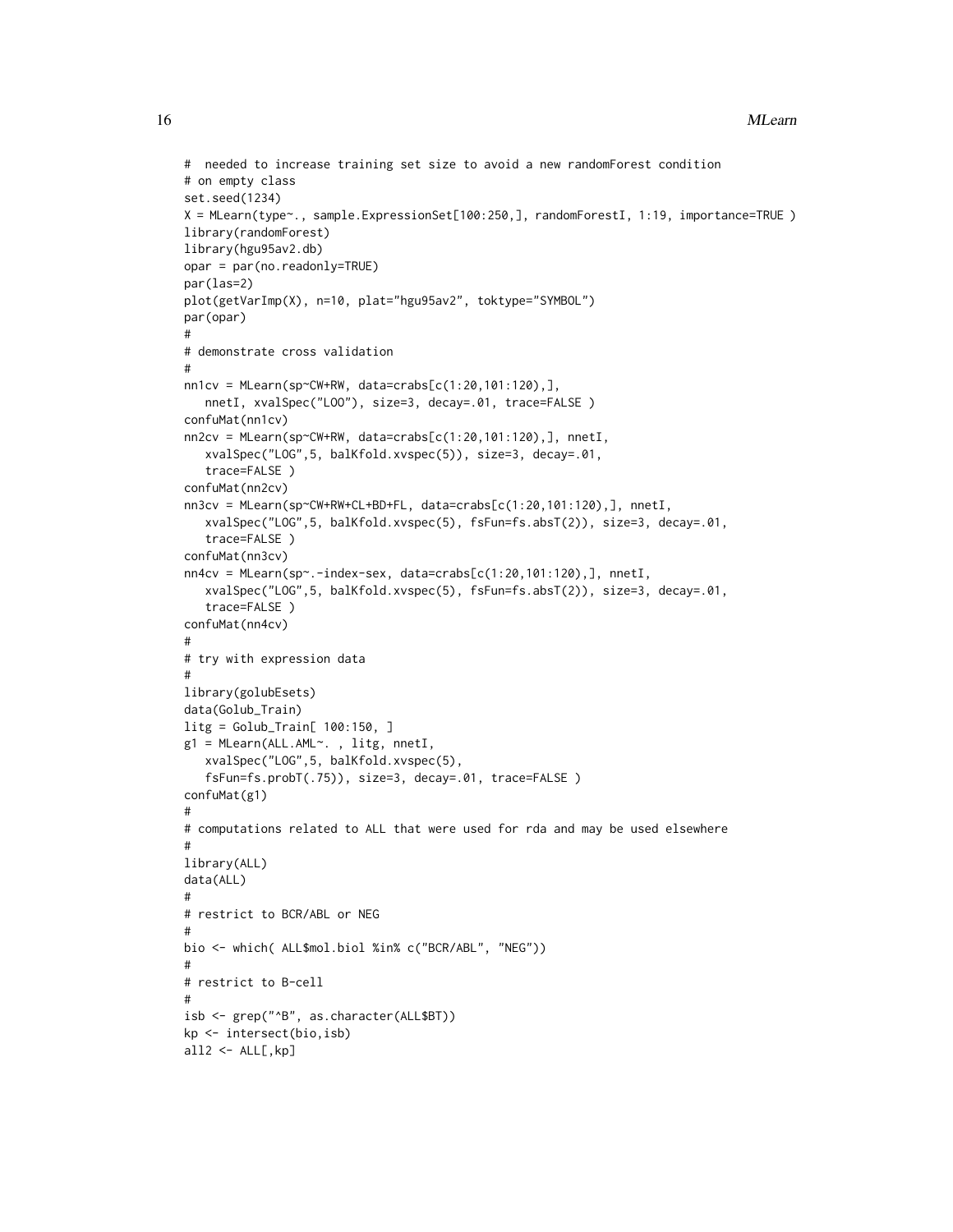# <span id="page-16-0"></span>MLIntInternals 17

```
mads = apply(exprs(all2),1,mad)
kp = which (mads > 1) # get around 250 genes
vall2 = all2[kp, ]
vall2$mol.biol = factor(vall2$mol.biol) # drop unused levels
# illustrate clustering support
cl1 = MLearn(~CW+RW+CL+FL+BD, data=crabs, hclustI(distFun=dist, cutParm=list(k=4)))
plot(cl1)
cl1a = MLearn(~CW+RW+CL+FL+BD, data=crabs, hclustI(distFun=dist, cutParm=list(k=4)),
   method="complete")
plot(cl1a)
cl2 = MLearn(~CW+RW+CL+FL+BD, data=crabs, kmeansI, centers=5, algorithm="Hartigan-Wong")
plot(cl2, crabs[,-c(1:3)])
c3 = MLearn(\text{CL+CW+RW}, \text{crabs}, \text{pamI(dist)}, k=5)c3
plot(c3, data=crabs[,c("CL", "CW", "RW")])
# new interfaces to PLS thanks to Laurent Gatto
set.seed(1234)
kp = sample(1:200, size=120)
#plsda.1 = MLearn(sp~CW+RW, data=crabs, plsdaI, kp, probMethod="Bayes")
#plsda.1
#confuMat(plsda.1)
#confuMat(plsda.1,t=.65) ## requires at least 0.65 post error prob to assign species
#
#plsda.2 = MLearn(type~., data=sample.ExpressionSet[100:250,], plsdaI, 1:16)
#plsda.2
#confuMat(plsda.2)
#confuMat(plsda.2,t=.65) ## requires at least 0.65 post error prob to assign outcome
## examples for predict
#clout <- MLearn(type~., sample.ExpressionSet[100:250,], svmI , 1:16)
#predict(clout, sample.ExpressionSet[100:250,17:26])
```
MLIntInternals *MLInterfaces infrastructure*

#### **Description**

These functions are internal tools for MLInterfaces. Users will generally not call these functions directly.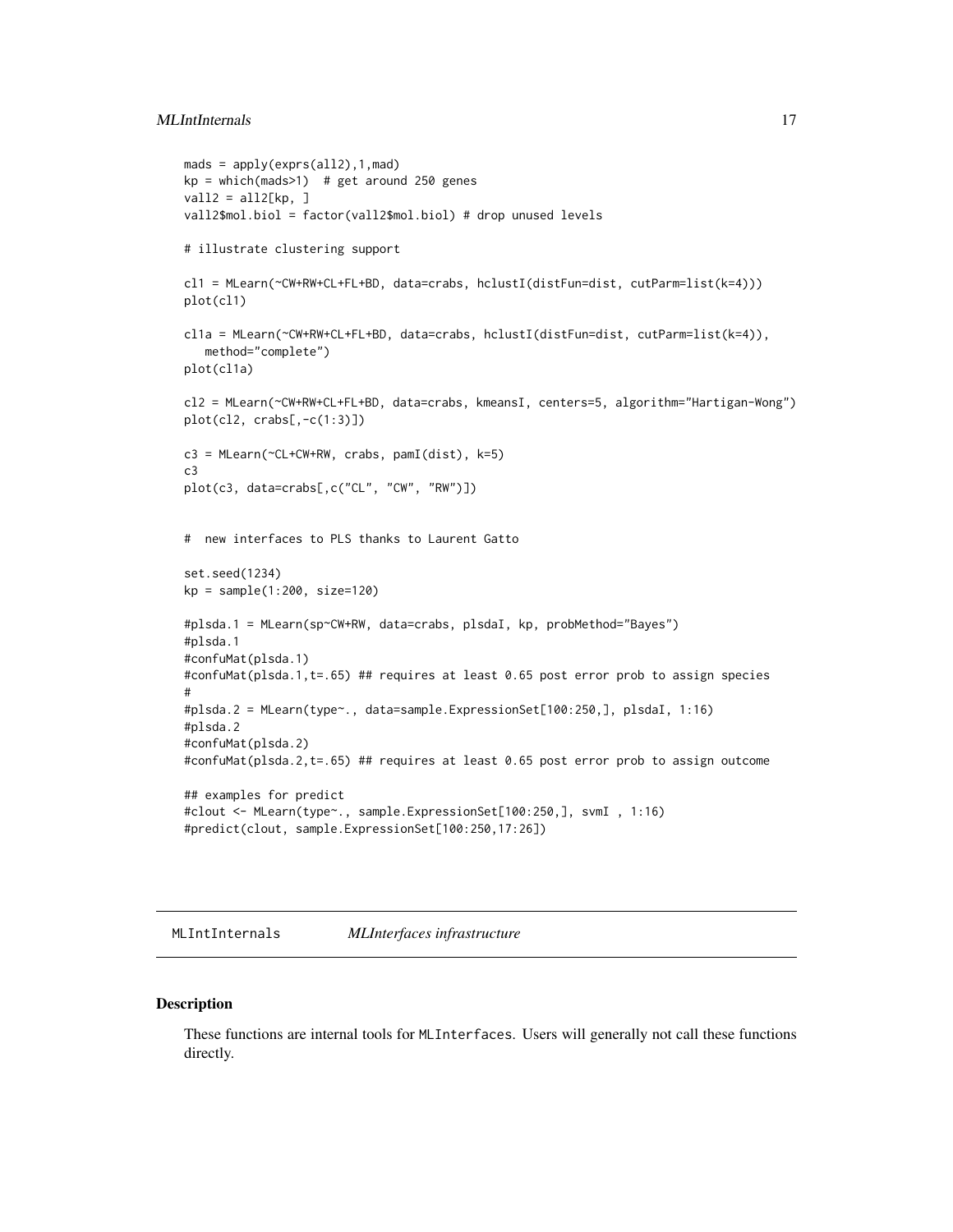#### <span id="page-17-0"></span>Usage

getGrid(x)

#### Arguments

x a vector or matrix or ExpressionSet

#### Details

Forthcoming.

### Value

Functions with 'new' as prefix are constructor helpers.

#### Author(s)

VJ Carey <stvjc@channing.harvard.edu>

performance-analytics *Assessing classifier performance*

#### <span id="page-17-1"></span>Description

Methods to calculate the number of true positives (tp), true negatives (tn), false negatives (fn), false positive (fp), accuracy (acc), precision, recall (same as sensitivity), specificity, F1 and macroF1 scores.

Each method also accepts an naAs0 argument definiting if NAs should be replaced by 0 (default is FALSE).

## Methods

Methods tp, tn, fp, fn, F1, acc and specificity:

```
signature(obj = "table")
```
Methods recall (sensitivity), precision and macroF1:

signature(obj = "classifierOutput", type = "character")

signature(obj = "classifierOutput", type = "missing")

signature(obj = "classifierOutput", type = "numeric")

signature(obj = "table")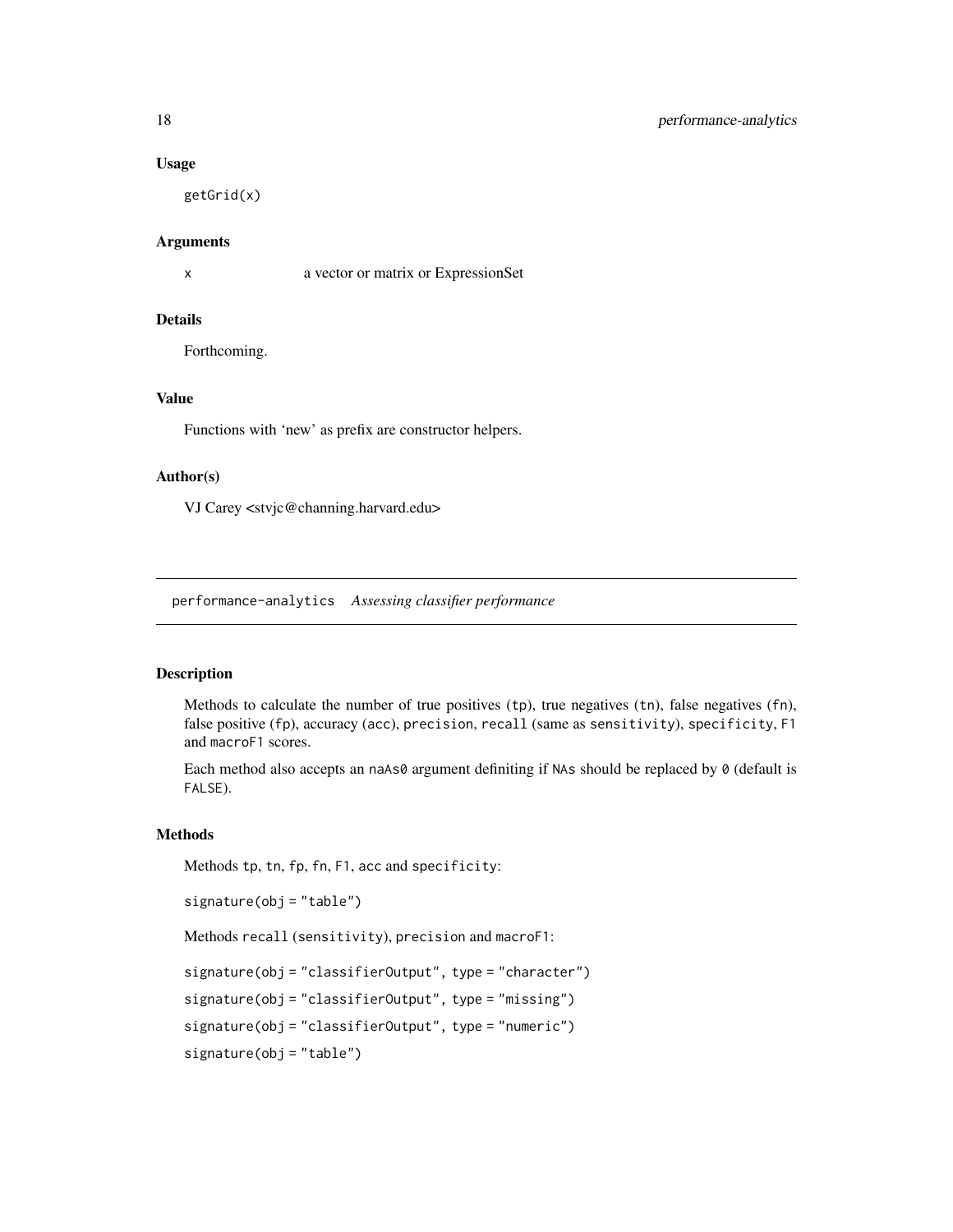# <span id="page-18-0"></span>planarPlot-methods 19

#### Examples

```
## the confusion matrix
cm <- table(iris$Species, sample(iris$Species))
tp(cm)
tn(cm)
fp(cm)
fn(cm)
acc(cm)
precision(cm)
recall(cm)
F1(cm)
macroF1(cm)
```
planarPlot-methods *Methods for Function planarPlot in Package 'MLInterfaces'*

#### Description

show the classification boundaries on the plane dictated by two genes in an ExpressionSet

#### Methods

- clo = "classifierOutput", eset = "ExpressionSet", classifLab = "character" uses two genes in the ExpressionSet to exhibit the decision boundaries in the plane
- clo = "classifierOutput", eset = "data.frame", classifLab = "character" uses two columns in the data.frame to exhibit the decision boundaries in the plane

```
library(ALL)
library(hgu95av2.db)
data(ALL)
#
# restrict to BCR/ABL or NEG
#
bio <- which( ALL$mol.biol %in% c("BCR/ABL", "NEG"))
#
# restrict to B-cell
#
isb <- grep("^B", as.character(ALL$BT))
kp <- intersect(bio,isb)
all2 < -ALL[, kp]#
# sample 2 genes at random
#
set.seed(1234)
ng <- nrow(exprs(all2)) # pick 5 in case any NAs come back
pick <- sample(1:ng, size=5, replace=FALSE)
gg \leftarrow all2[pick, ]
```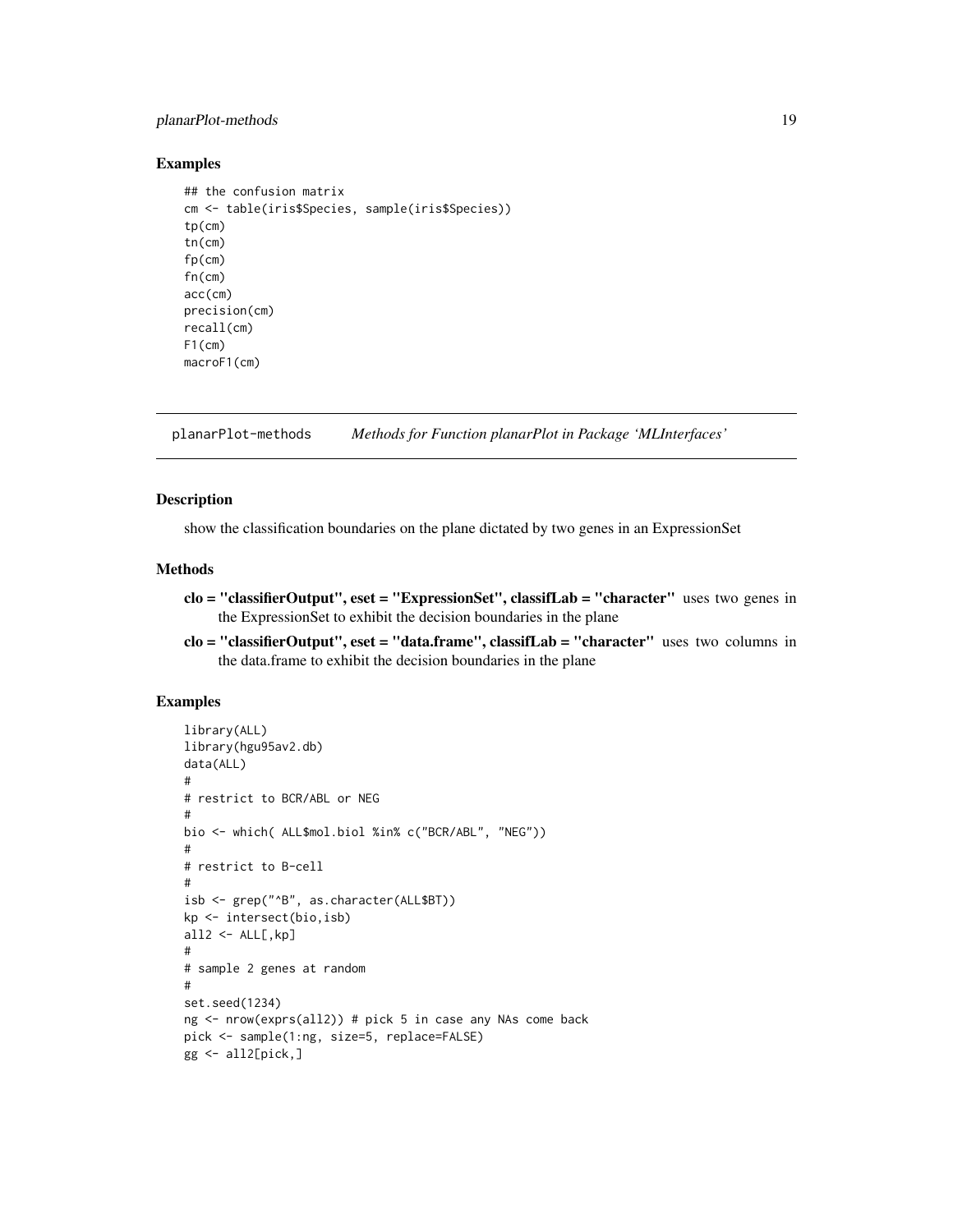```
sym <- unlist(mget(featureNames(gg), hgu95av2SYMBOL))
bad = which(is.na(sym))if (length(bad)>0) {
 gg = gg[-bad,]sym = sym[-bad]
  }
gg = gg[1:2,]sym = sym[1:2]featureNames(gg) <- sym
gg$class = factor(ifelse(all2$mol.biol=="NEG", "NEG", "POS"))
cl1 <- which( gg$class == "NEG" )
cl2 <- which( gg$class != "NEG" )
#
# create balanced training sample
#
trainInds <- c( sample(cl1, size=floor(length(cl1)/2) ),
      sample(cl2, size=floor(length(cl2)/2)))
#
# run rpart
#
tgg <- MLearn(class~., gg, rpartI, trainInds, minsplit=4 )
opar <- par(no.readonly=TRUE)
par(mfrow=c(2,2))
planarPlot( tgg, gg, "class" )
title("rpart")
points(exprs(gg)[1,trainInds], exprs(gg)[2,trainInds], col=ifelse(gg$class[trainInds]=="NEG", "yellow", "black")
#
# run nnet
#
ngg <- MLearn( class~., gg, nnetI, trainInds, size=8 )
planarPlot( ngg, gg, "class" )
points(exprs(gg)[1,trainInds], exprs(gg)[2,trainInds], col=ifelse(gg$class[trainInds]=="NEG", "yellow", "black")
title("nnet")
#
# run knn
#
kgg <- MLearn( class~., gg, knnI(k=3,l=1), trainInds)
planarPlot( kgg, gg, "class" )
points(exprs(gg)[1,trainInds], exprs(gg)[2,trainInds], col=ifelse(gg$class[trainInds]=="NEG", "yellow", "black")
title("3-nn")
#
# run svm
#
sgg <- MLearn( class~., gg, svmI, trainInds )
planarPlot( sgg, gg, "class" )
points(exprs(gg)[1,trainInds], exprs(gg)[2,trainInds], col=ifelse(gg$class[trainInds]=="NEG", "yellow", "black")
title("svm")
par(opar)
```
plspinHcube *shiny app for interactive 3D visualization of mlbench hypercube*

<span id="page-19-0"></span>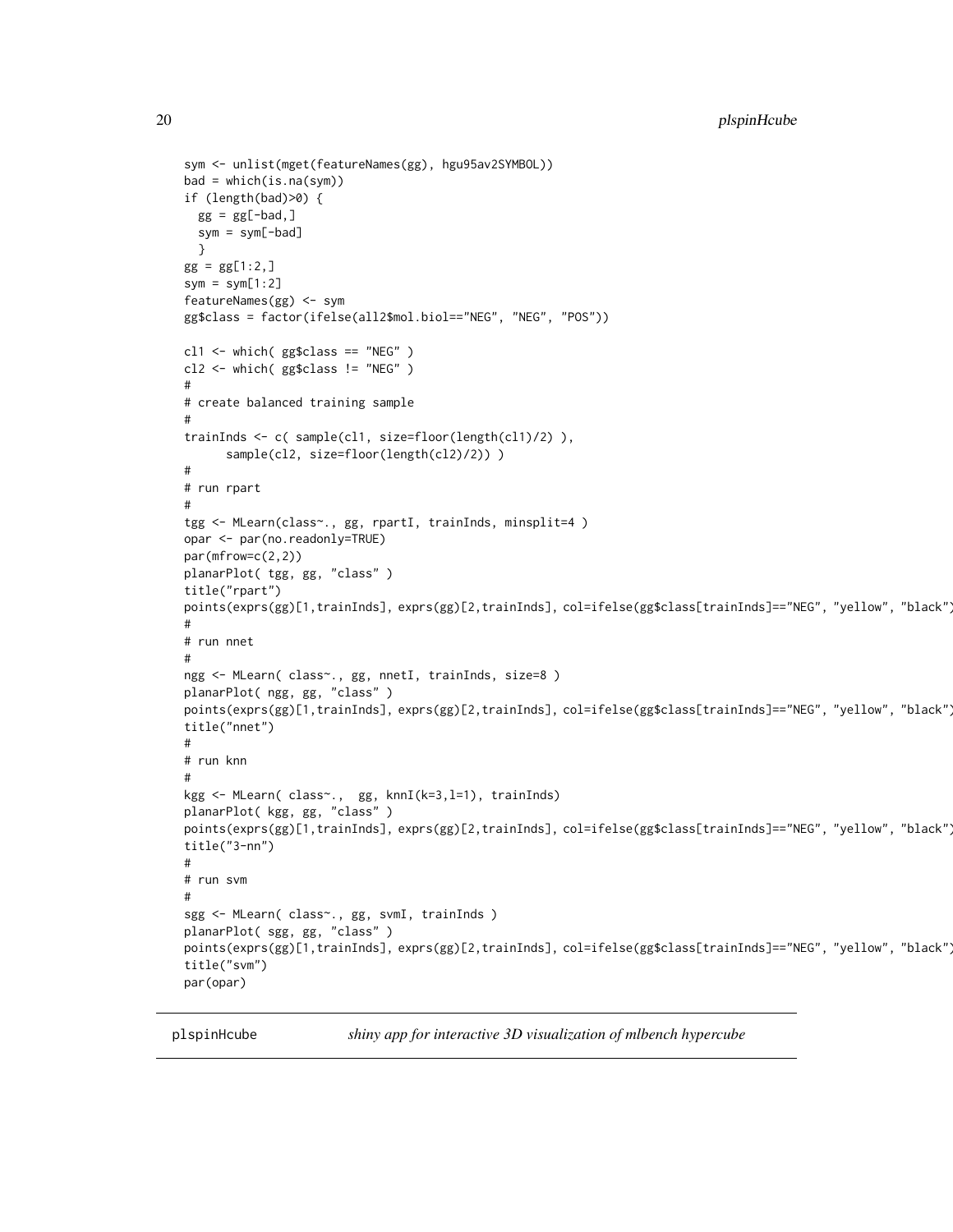# <span id="page-20-0"></span>Description

shiny app for interactive 3D visualization of mlbench hypercube

#### Usage

```
plspinHcube(insbwidth=4)
```
# Arguments

insbwidth numeric, sidebar width

# Value

Runs [shinyApp](#page-0-0) on ui and server that render gaussian data at hypercube vertices.

# Author(s)

VJ Carey <stvjc@channing.harvard.edu>

#### See Also

[mlbench.hypercube](#page-0-0)

# Examples

if (interactive()) plspinHcube()

predict.classifierOutput

*Predict method for* classifierOutput *objects*

### Description

This function predicts values based on models trained with MLInterfaces' MLearn interface to many machine learning algorithms.

# Usage

```
## S3 method for class 'classifierOutput'
predict(object, newdata, ...)
```
#### Arguments

| object                  | An instance of class classifier0utput.                                                          |
|-------------------------|-------------------------------------------------------------------------------------------------|
| newdata                 | An object containing the new input data: either a matrix, a data. frame or an<br>ExpressionSet. |
| $\cdot$ $\cdot$ $\cdot$ | Other arguments to be passed to the algorithm-specific predict methods.                         |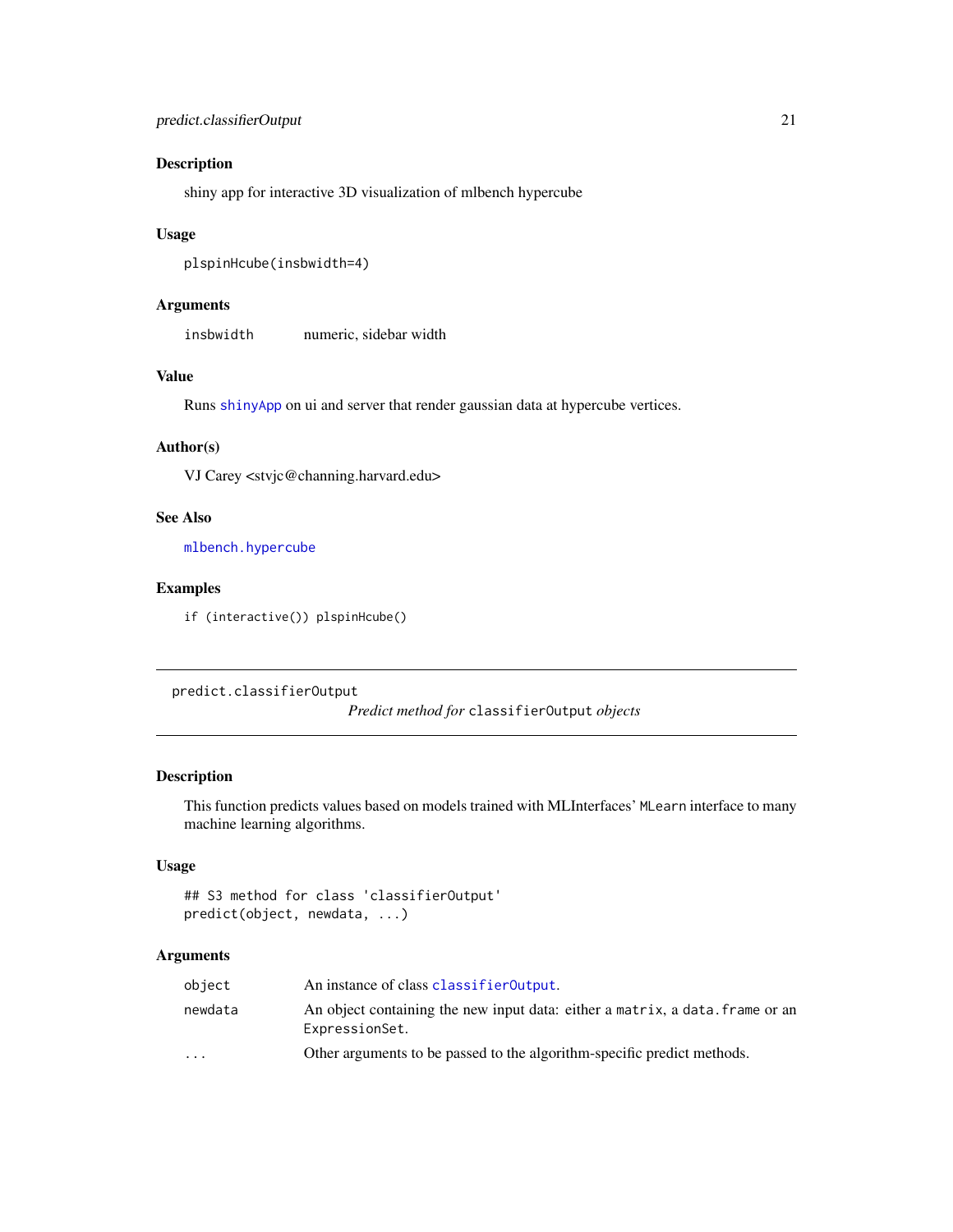# <span id="page-21-0"></span>Details

This S3 method will extract the ML model from the [classifierOutput](#page-2-1) instance and call either a generic predict method or, if available, a specficly written wrapper to do classes prediction and class probabilities.

#### Value

Currently, a list with

testPredictions

A factor with class predictions.

testScores A numeric or matrix with class probabilities.

#### Note

The function output will most likely be updated in a near future to a classifierOutput (or similar) object.

#### Author(s)

Laurent Gatto <lg390@cam.ac.uk>

#### See Also

[MLearn](#page-11-1) and [classifierOutput](#page-2-1).

#### Examples

```
## Not run:
set.seed(1234)
data(sample.ExpressionSet)
trainInd \leq -1:16
```
clout.svm <- MLearn(type~., sample.ExpressionSet[100:250,], svmI, trainInd) predict(clout.svm, sample.ExpressionSet[100:250,-trainInd])

clout.ksvm <- MLearn(type~., sample.ExpressionSet[100:250,], ksvmI, trainInd) predict(clout.ksvm, sample.ExpressionSet[100:250,-trainInd])

clout.nnet <- MLearn(type~., sample.ExpressionSet[100:250,], nnetI, trainInd, size=3, decay=.01 ) predict(clout.nnet, sample.ExpressionSet[100:250,-trainInd])

```
clout.knn <- MLearn(type~., sample.ExpressionSet[100:250,], knnI(k=3), trainInd)
predict(clout.knn, sample.ExpressionSet[100:250,-trainInd],k=1)
predict(clout.knn, sample.ExpressionSet[100:250,-trainInd],k=3)
```

```
#clout.plsda <- MLearn(type~., sample.ExpressionSet[100:250,], plsdaI, trainInd)
#predict(clout.plsda, sample.ExpressionSet[100:250,-trainInd])
```
clout.nb <- MLearn(type~., sample.ExpressionSet[100:250,], naiveBayesI, trainInd) predict(clout.nb, sample.ExpressionSet[100:250,-trainInd])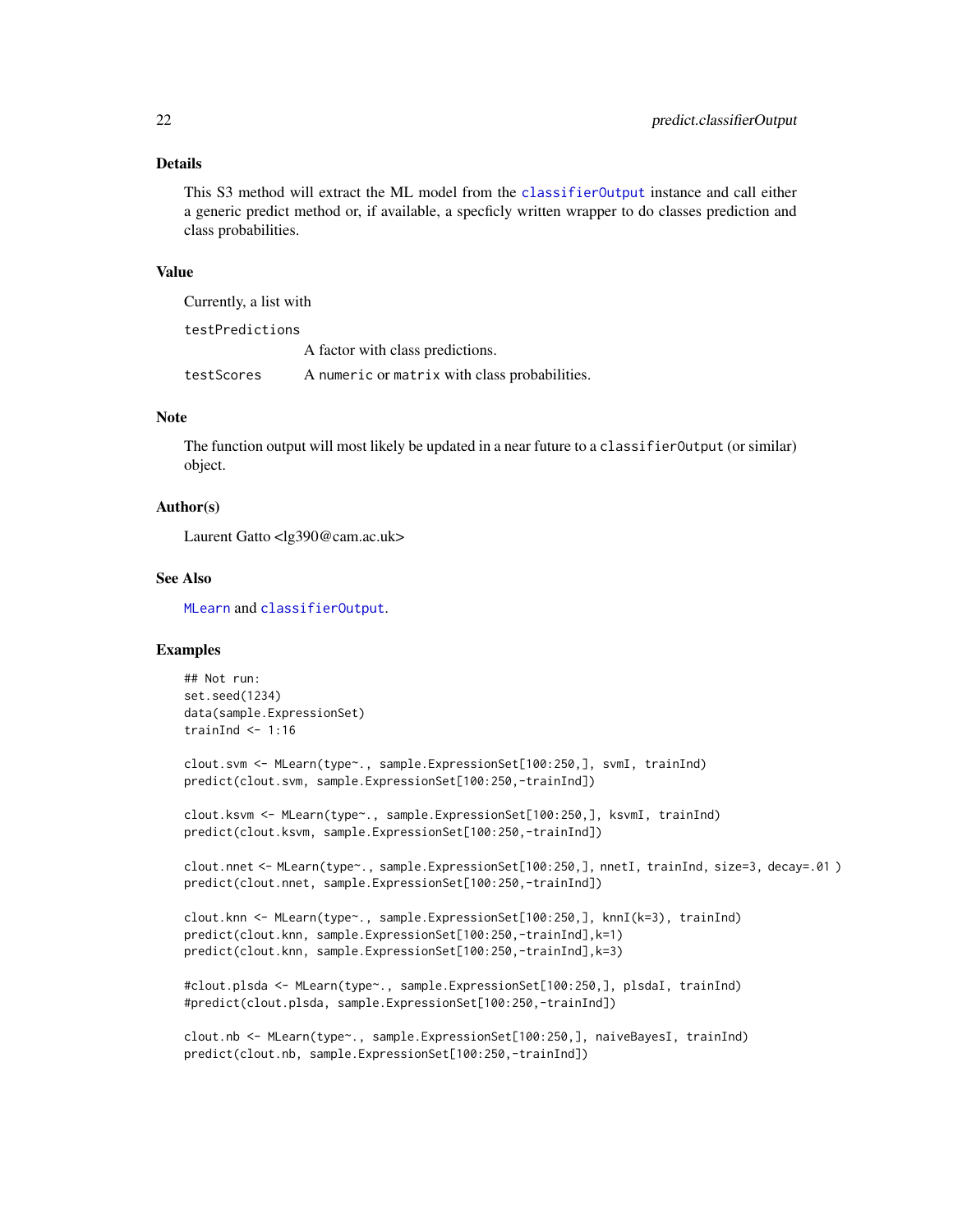#### <span id="page-22-0"></span>projectedLearner-class 23

# this can fail if training set does not yield sufficient diversity in response vector; # setting seed seems to help with this example, but other applications may have problems # clout.rf <- MLearn(type~., sample.ExpressionSet[100:250,], randomForestI, trainInd) predict(clout.rf, sample.ExpressionSet[100:250,-trainInd])

## End(Not run) # end of dontrun

<span id="page-22-1"></span>projectedLearner-class

*Class* "projectedLearner"

#### **Description**

helps depict prediction hyperregions from high-dimensional models

#### Objects from the Class

Objects can be created by calls of the form new("projectedLearner", ...).

#### **Slots**

fittedLearner: Object of class "classifierOutput"

trainingSetPCA: Object of class "prcomp"

trainingLabels: Object of class "ANY" given labels for features used in training

testLabels: Object of class "ANY" given labels for features used in testing

- gridFeatsProjectedToTrainingPCs: Object of class "matrix" rotated coordinates of training features
- gridPredictions: Object of class "ANY" predicted labels for all grid points
- trainFeatsProjectedToTrainingPCs: Object of class "matrix" rotated coordinates of training features
- testFeatsProjectedToTrainingPCs: Object of class "matrix" rotated coordinates of test features

trainPredictions: Object of class "ANY" predicted labels for training features

testPredictions: Object of class "ANY" predicted labels for test features

theCall: Object of class "call" call used to generate this wonderful thing

# Methods

- **learnerIn3D** signature( $x = "projectedLearner")$ : uses rgl to give a dynamic 3d-like projection of labels in colored regions. See [projectLearnerToGrid](#page-23-1) for an example.
- plot signature( $x =$  "projectedLearner",  $y =$  "ANY"): pairs plot of the tesselated PCA of the training features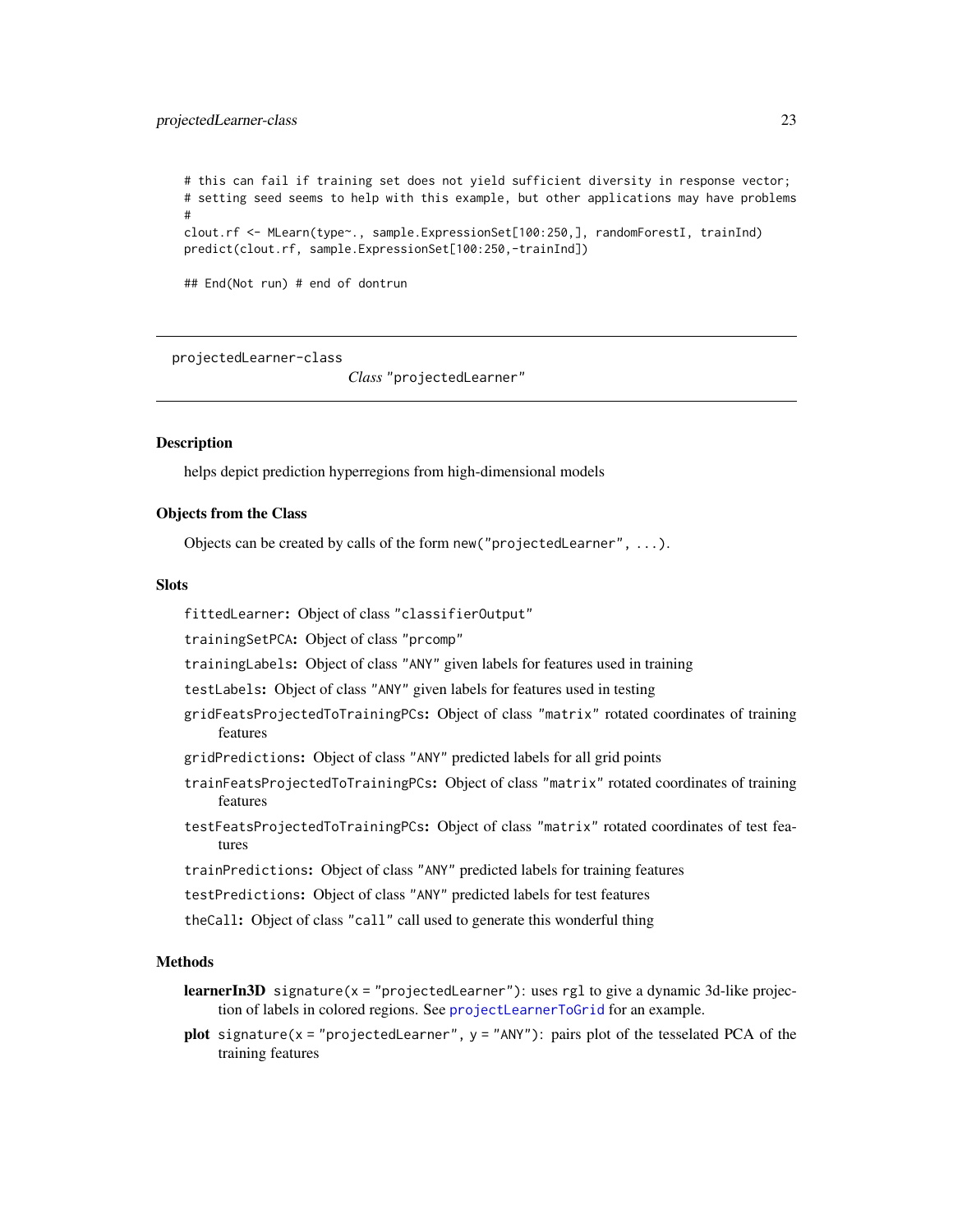- <span id="page-23-0"></span>plotOne signature( $x = "projectedLearner")$ : a 2d plot of tesselation projection for selected axes of the PCA
- show signature(object = "projectedLearner"): object housing numerical resources for the renderings

#### Note

plot may need to be modified when there are many features/PCs in use

plotOne has additional arguments ind1, ind2, and type. ind1 and ind2 specify the PCs to display. type is one of "showTestPredictions" (default), "showTrainPredictions", "showTestLabels", "showTrainLabels". These indicate what will be used to locate glyphs with labels in the projected scatterplots.

#### Author(s)

VJ Carey <stvjc@channing.harvard.edu>

#### References

None.

#### Examples

showClass("projectedLearner")

<span id="page-23-1"></span>projectLearnerToGrid *create learned tesselation of feature space after PC transformation*

#### Description

create learned tesselation of feature space after PC transformation

#### Usage

```
projectLearnerToGrid(formula, data, learnerSchema,
   trainInds, ...,
   dropIntercept = TRUE,
   ngpts = 20,
   predExtras = list(),
   predWrapper = force)
```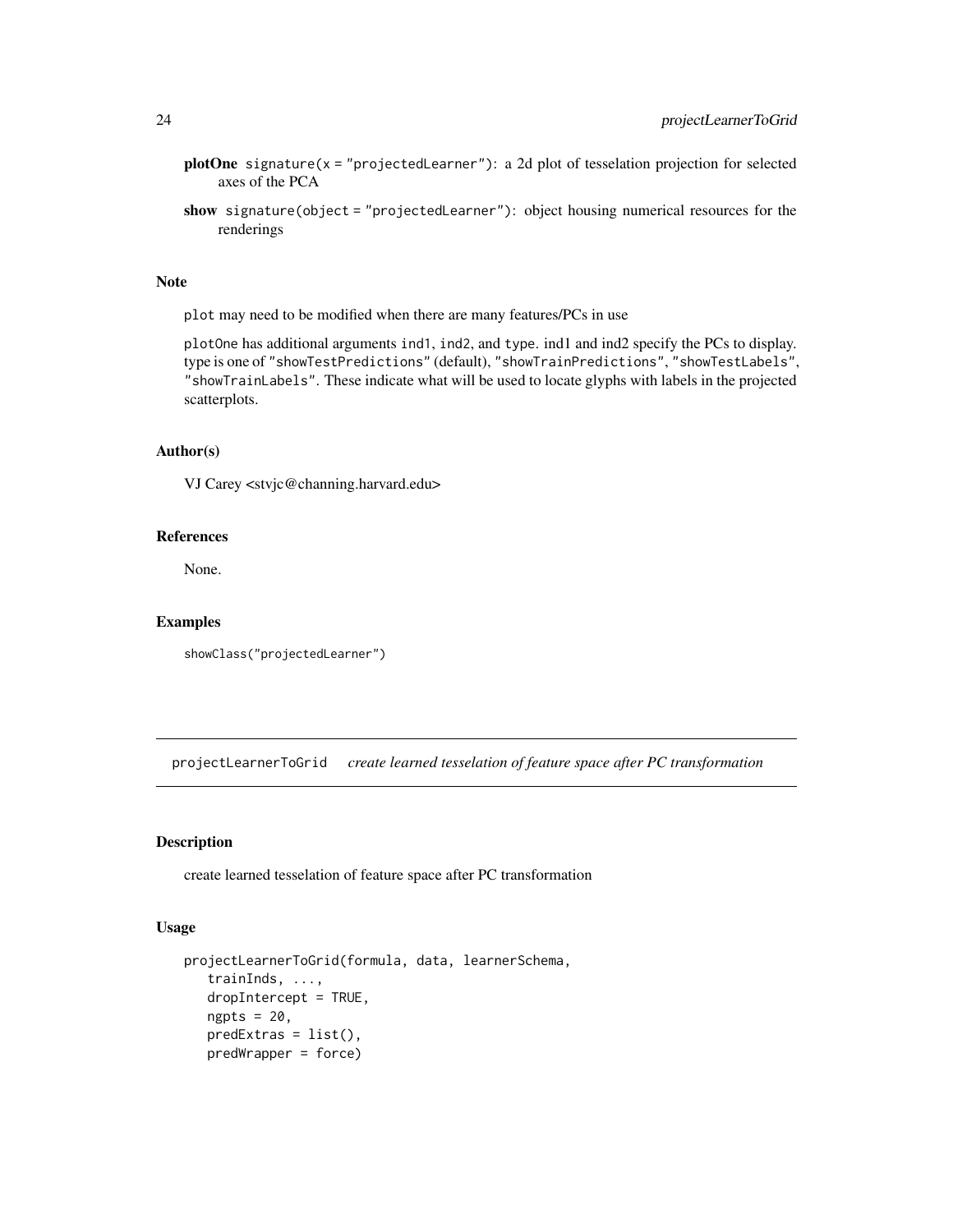# Arguments

| formula       | standard formula, typically of the form " $y$ -." where y denotes the class label<br>variable to be predicted by all remaining features in the input data frame                       |
|---------------|---------------------------------------------------------------------------------------------------------------------------------------------------------------------------------------|
| data          | a data.frame instance                                                                                                                                                                 |
| learnerSchema | an instance of learnerSchema-class                                                                                                                                                    |
| trainInds     | integer vector of rows of data to use for training                                                                                                                                    |
| $\ddots$      | additional parameters for use with learner Schema                                                                                                                                     |
| dropIntercept | logical indicating whether to include column of 1s among feature column-vectors                                                                                                       |
| ngpts         | number of equispaced points along the range of each input feature to use in<br>forming a grid in feature space                                                                        |
| predExtras    | a list with named elements giving binding to extra parameters needed to predict<br>labels for the learner in use. For example, with ldaI, set predExtras=list(type="class")           |
| predWrapper   | Sometimes a function call is needed to extract the predicted labels from the<br>RObject applied to the fitted Learner slot of the output object; this parameter<br>defines that call. |

# Value

instance of [projectedLearner-class](#page-22-1)

#### Author(s)

VJ Carey <stvjc@channing.harvard.edu>

# References

none.

```
library(mlbench)
# demostrate with 3 dimensional hypercube problem
kk = mlbench.hypercube()
colnames(kk$x) = c("f1", "f2", "f3")
hcu = data.frame(cl=kk$classes, kk$x)
set.seed(1234)
sam = sample(1:nrow(kk$x), size=nrow(kk$x)/2)
ldap = projectLearnerToGrid(cl~., data=hcu, ldaI,
   sam, predWrapper=function(x)x$class)
plot(ldap)
confuMat(ldap@fittedLearner)
nnetp = projectLearnerToGrid(cl~., data=hcu, nnetI, sam, size=2,
   decay=.01, predExtras=list(type="class"))
plot(nnetp)
confuMat(nnetp@fittedLearner)
#if (requireNamespace("rgl") && interactive()) {
# learnerIn3D(nnetp)
# ## customising the rgl plot
```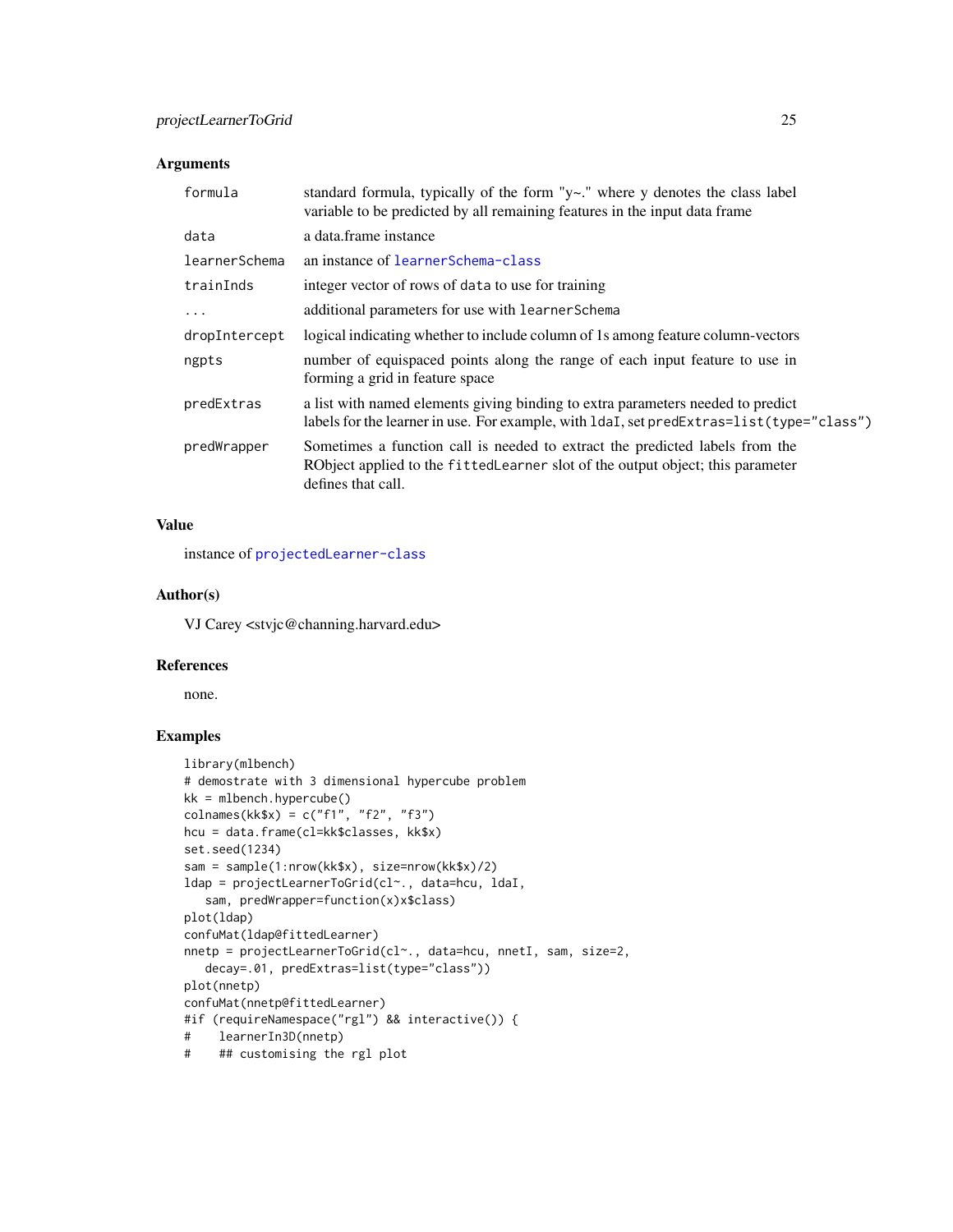<span id="page-25-0"></span># learnerIn3D(nnetp, size = 10, alpha = 0.1) #}

# RAB *real adaboost (Friedman et al)*

# Description

read adaboost ... a demonstration version

#### Usage

```
RAB(formula, data, maxiter=200, maxdepth=1)
```
#### Arguments

| formula  | formula – the response variable must be coded $-1$ , 1 |
|----------|--------------------------------------------------------|
| data     | data                                                   |
| maxiter  | maxiter                                                |
| maxdepth | maxdepth – passed to rpart                             |

# Value

an instance of raboostCont

# Author(s)

Vince Carey <stvjc@channing.harvard.edu>

# References

Friedman et al Ann Stat 28/2 337

```
library(MASS)
library(rpart)
data(Pima.tr)
data(Pima.te)
Pima.all = rbind(Pima.tr, Pima.te)
tonp = ifelse(Pima.all$type == "Yes", 1, -1)
tonp = factor(tonp)
Pima.all = data.frame(Pima.all[,1:7], mtype=tonp)
fit1 = RAB(mtype~ped+glu+npreg+bmi+age, data=Pima.all[1:200,], maxiter=10, maxdepth=5)
pfit1 = Predict(fit1, newdata=Pima.tr)
table(Pima.tr$type, pfit1)
```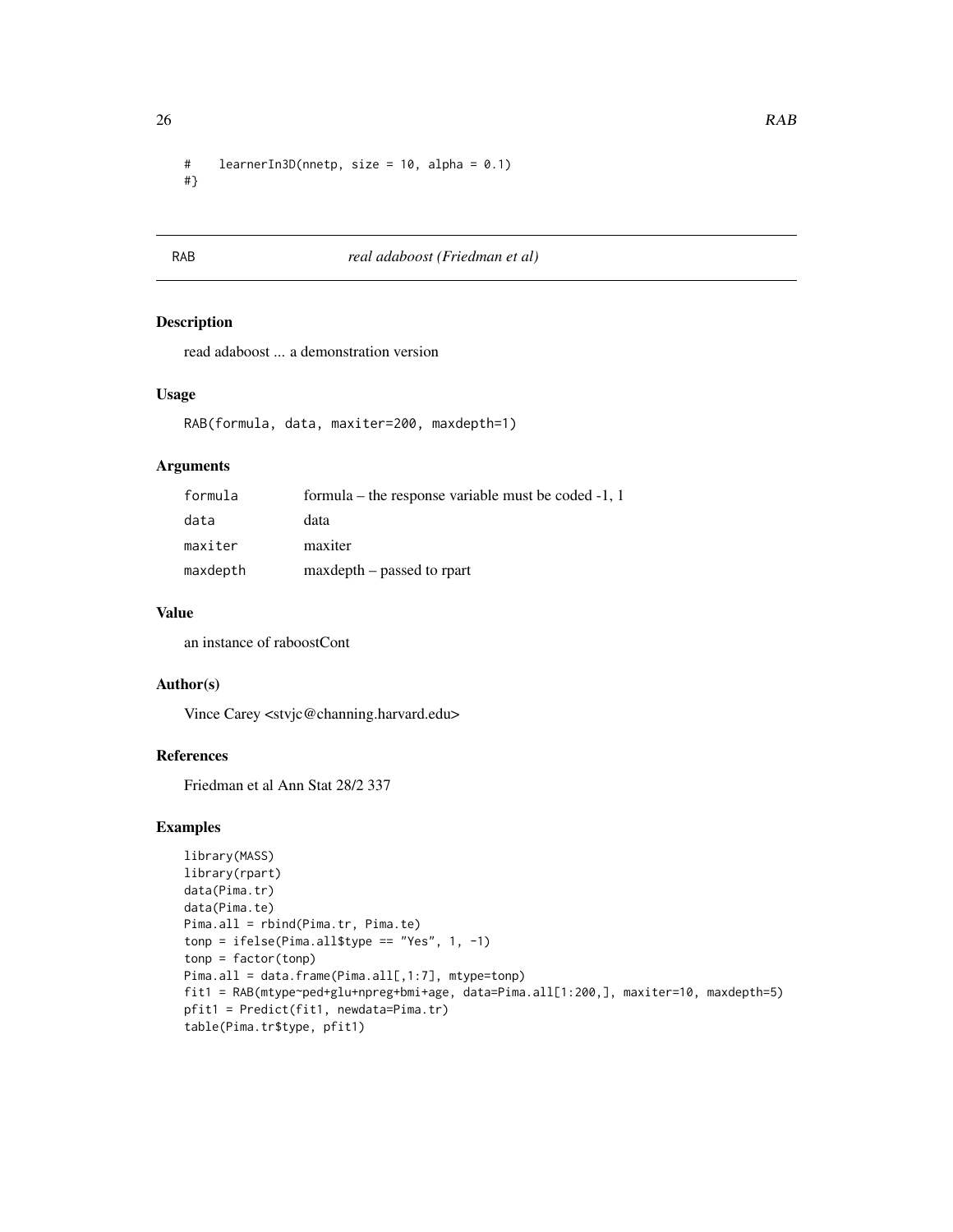#### <span id="page-26-0"></span>Description

 $\sim$  A concise (1-5 lines) description of what the class is.  $\sim$ 

#### Objects from the Class

Objects can be created by calls of the form new ("raboostCont", ...). ~~ describe objects here  $\sim$   $\sim$ 

#### Slots

.Data: Object of class "list" ~~ formula: Object of class "formula" ~~ call: Object of class "call" ~~

#### Extends

Class ["list"](#page-0-0), from data part. Class ["vector"](#page-0-0), by class "list", distance 2.

#### Methods

Predict is an S4 method that can apply to instances of this class.

#### Author(s)

VJ Carey <stvjc@channing.harvard.edu>

# Examples

```
showClass("raboostCont")
```
varImpStruct-class *Class "varImpStruct" – collect data on variable importance from various machine learning methods*

#### Description

collects data on variable importance

#### Objects from the Class

Objects can be created by calls of the form new("varImpStruct", ...). These are matrices of importance measures with separate slots identifying algorithm generating the measures and variable names.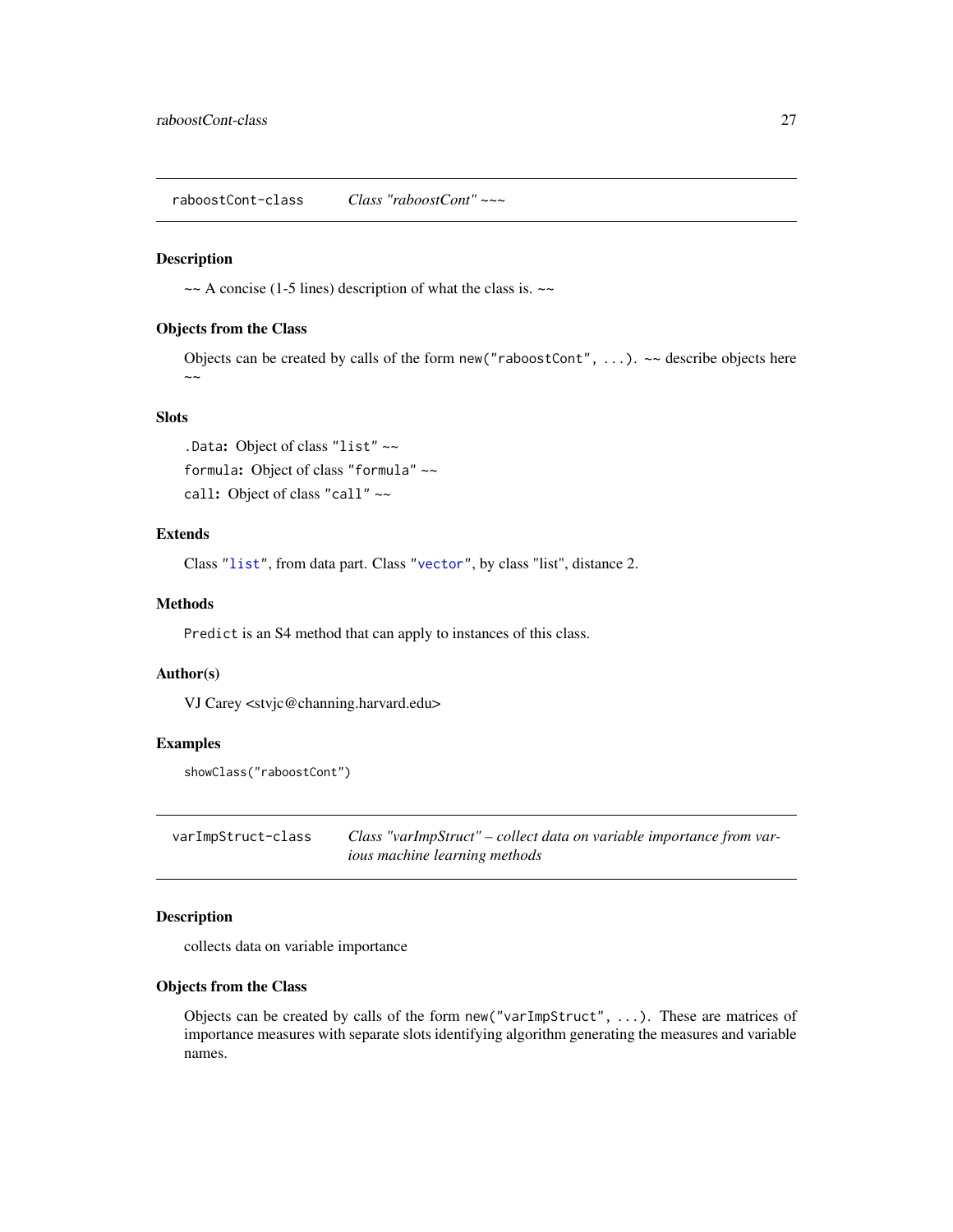# **Slots**

.Data: Object of class "matrix" actual importance measures

method: Object of class "character" tag

varnames: Object of class "character" conformant vector of names of variables

#### Extends

Class "matrix", from data part. Class "structure", by class "matrix". Class "array", by class "matrix". Class "vector", by class "matrix", with explicit coerce. Class "vector", by class "matrix", with explicit coerce.

#### Methods

- $plot$  signature( $x = "varImpStruct")$ : make a bar plot, you can supply arguments plat and toktype which will use lookUp(...,plat,toktype) from the annotate package to translate probe names to, e.g., gene symbols.
- show signature(object = "varImpStruct"): simple abbreviated display
- getVarImp signature(object = "classifOutput", fixNames="logical"): extractor of variable importance structure; fixNames parameter is to remove leading X used to make variable names syntactic by randomForest (ca 1/2008). You can set fixNames to false if using hu6800 platform, because all featureNames are syntactic as given.
- report signature(object = "classifOutput", fixNames="logical"): extractor of variable importance data, with annotation; fixNames parameter is to remove leading X used to make variable names syntactic by randomForest (ca 1/2008). You can set fixNames to false if using hu6800 platform, because all featureNames are syntactic as given.

```
library(golubEsets)
data(Golub_Merge)
library(hu6800.db)
smallG <- Golub_Merge[1001:1060,]
set.seed(1234)
opar=par(no.readonly=TRUE)
par(las=2, mar=c(10,11,5,5))
rf2 <- MLearn(ALL.AML~., smallG, randomForestI, 1:40, importance=TRUE,
sampsize=table(smallG$ALL.AML[1:40]), mtry=sqrt(ncol(exprs(smallG))))
plot( getVarImp( rf2, FALSE ), n=10, plat="hu6800", toktype="SYMBOL")
par(opar)
report( getVarImp( rf2, FALSE ), n=10, plat="hu6800", toktype="SYMBOL")
```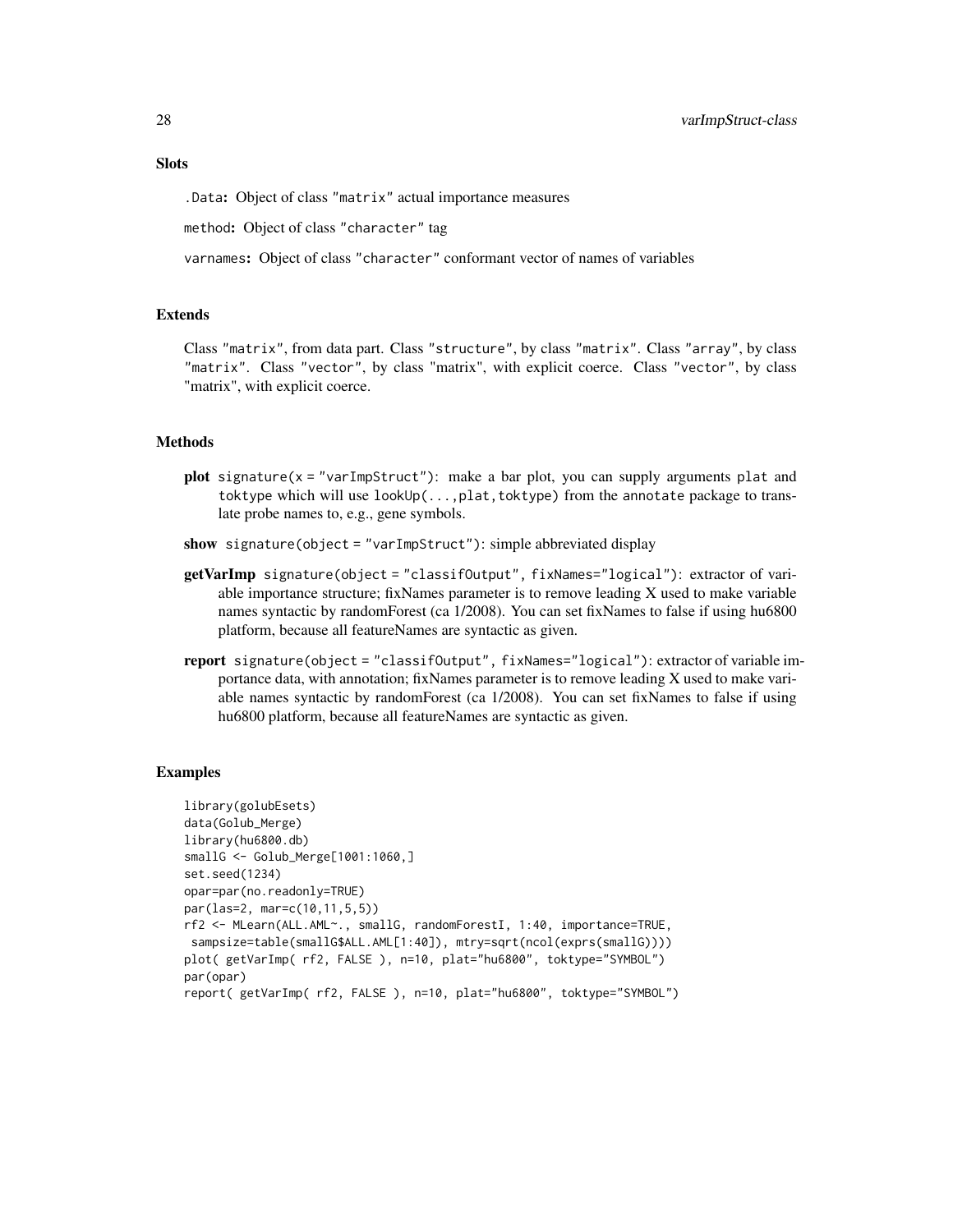<span id="page-28-0"></span>

#### Description

Use cross-validation in a clustered computing environment

# Usage

```
xvalLoop( cluster, ... )
```
#### Arguments

| cluster  | Any S4-class object, used to indicate how to perform clustered computations. |
|----------|------------------------------------------------------------------------------|
| $\cdots$ | Additional arguments used to inform the clustered computation.               |

#### Details

Cross-validiation usually involves repeated calls to the same function, but with different arguments. This provides an obvious place for using clustered computers to enhance execution. The method xval is structured to exploit this; xvalLoop provides an easy mechanism to change how xval performs cross-validation.

The idea is to write an xvalLoop method that returns a function. The function is then used to execute the cross-validation. For instance, the default method returns the function lapply, so the cross-validation is performed by using lapply. A different method might return a function that executed lapply-like functions, but sent different parts of the function to different computer nodes.

An accompanying vignette illustrates the technique in greater detail. An effective division of labor is for experienced cluster programmers to write lapply-like methods for their favored clustering environment. The user then only has to add the cluster object to the list of arguments to xval to get clustered calculations.

#### Value

A function taking arguments like those for [lapply](#page-0-0)

```
## Not run:
library(golubEsets)
data(Golub_Merge)
smallG <- Golub_Merge[200:250,]
# Evaluation on one node
lk1 <- xval(smallG, "ALL.AML", knnB, xvalMethod="LOO", group=as.integer(0))
table(lk1,smallG$ALL.AML)
```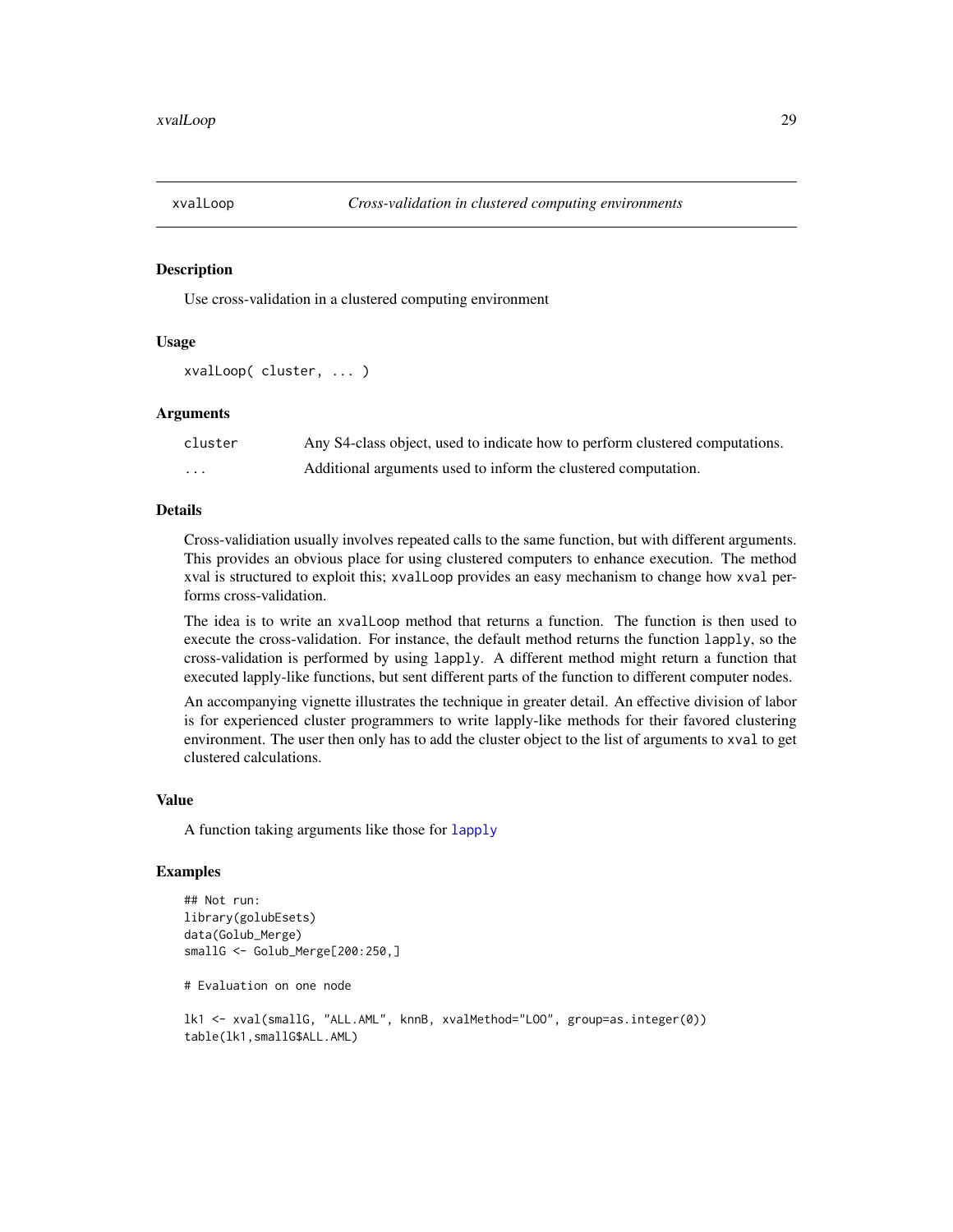```
# Evaluation on several nodes -- a cluster programmer might write the following...
library(snow)
setOldClass("spawnedMPIcluster")
setMethod("xvalLoop", signature( cluster = "spawnedMPIcluster"),
## use the function returned below to evalutae
## the central cross-validation loop in xval
function( cluster, ... ) {
    clusterExportEnv <- function (cl, env = .GlobalEnv)
   {
        unpackEnv <- function(env) {
            for ( name in ls(env) ) assign(name, get(name, env), .GlobalEnv )
            NULL
        }
        clusterCall(cl, unpackEnv, env)
    }
    function(X, FUN, ...) { # this gets returned to xval
        ## send all visible variables from the parent (i.e., xval) frame
        clusterExportEnv( cluster, parent.frame(1) )
        parLapply( cluster, X, FUN, ... )
    }
})
# ... and use the cluster like this...
cl <- makeCluster(2, "MPI")
clusterEvalQ(cl, library(MLInterfaces))
lk1 <- xval(smallG, "ALL.AML", knnB, xvalMethod="LOO", group=as.integer(0), cluster = cl)
table(lk1,smallG$ALL.AML)
## End(Not run)
```
<span id="page-29-1"></span>

xvalSpec *container for information specifying a cross-validated machine learning exercise*

#### <span id="page-29-2"></span>**Description**

container for information specifying a cross-validated machine learning exercise

#### Usage

```
xvalSpec(type, niter=0,
      partitionFunc = function(data, classLab,iternum) { (seq_{len}(nrow(data))) [-iternum] },
         fsFun = function(formula, data) formula )
```
<span id="page-29-0"></span>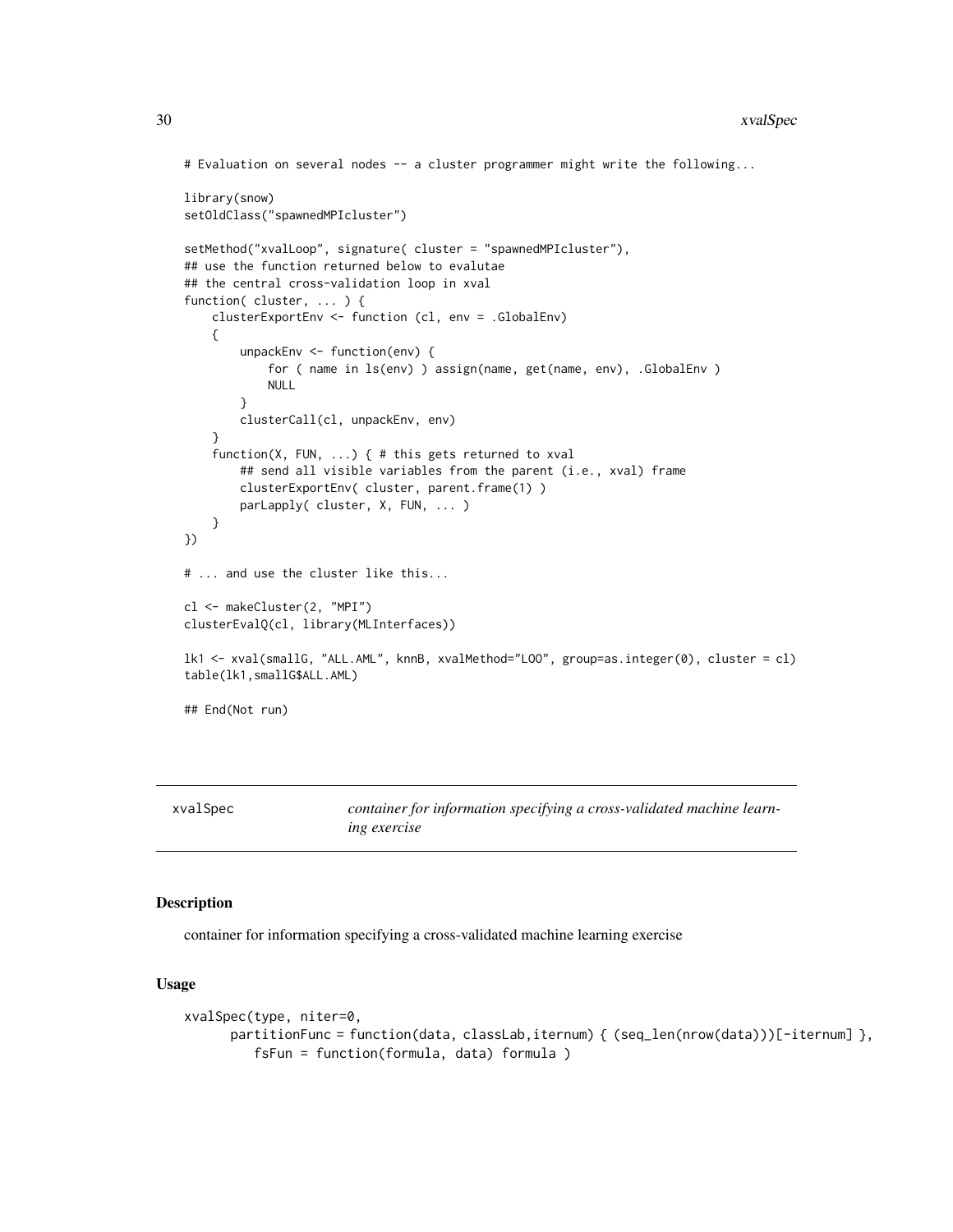#### <span id="page-30-0"></span>xvalSpec 31

#### Arguments

| type          | a string, "LOO" indicating leave-one-out cross-validation, or "LOG" indicating<br>leave-out-group, or "NOTEST", indicating the entire dataset is used in a single<br>training run.                                                                                                                                                                                                                              |
|---------------|-----------------------------------------------------------------------------------------------------------------------------------------------------------------------------------------------------------------------------------------------------------------------------------------------------------------------------------------------------------------------------------------------------------------|
| niter         | numeric specification of the number of cross-validation iterations to use. Ig-<br>nored if type is "LOO".                                                                                                                                                                                                                                                                                                       |
| partitionFunc | function, with parameters data (bound to data.frame), clab (bound to character<br>string), iternum (bound to numeric index into sequence of 1:niter). This func-<br>tion's job is to provide the indices of training cases for each cross-validation<br>step. An example is balkfold, xyspec, which computes a series of indices that<br>are approximately balanced with respect to frequency of outcome types. |
| fsFun         | function, with parameters formula, data. The function must return a formula<br>suitable for defining a model on the basis of the main input data. A candidate<br>fsFun is given in example for fsHistory function.                                                                                                                                                                                              |

#### Details

If type == "LOO", no other parameters are inspected. If type == "LOG" a value for partitionFunc must be supplied. We recommend using balKfold.xvspec(K). The values of niter and K in this usage must be the same. This redundancy will be removed in a future upgrade.

If the parallel package is attached and symbol mc\_fork is loaded, cross-validation will be distributed to cores using [mclapply](#page-0-0).

#### Value

An instance of [classifierOutput](#page-2-1), with a special structure. The RObject return slot is populated with a list of niter cross-validation results. Each element of this list is itself a list with two elements: test.idx (the indices of the test set for the associated cross-validation iteration, and mlans, the [classifierOutput](#page-2-1) generated at each iteration. Thus there are classifierOutput instances nested within the main classifierOutput returned when a xvalSpec is used.

#### Author(s)

Vince Carey <stvjc@channing.harvard.edu>

```
library("MASS")
data(crabs)
set.seed(1234)
#
# demonstrate cross validation
#
nn1cv = MLearn(sp~CW+RW, data=crabs, nnetI, xvalSpec("LOG",
   5, balKfold.xvspec(5)), size=3, decay=.01 )
nn1cv
confuMat(nn1cv)
names(RObject(nn1cv)[[1]])
RObject(RObject(nn1cv)[[1]]$mlans)
```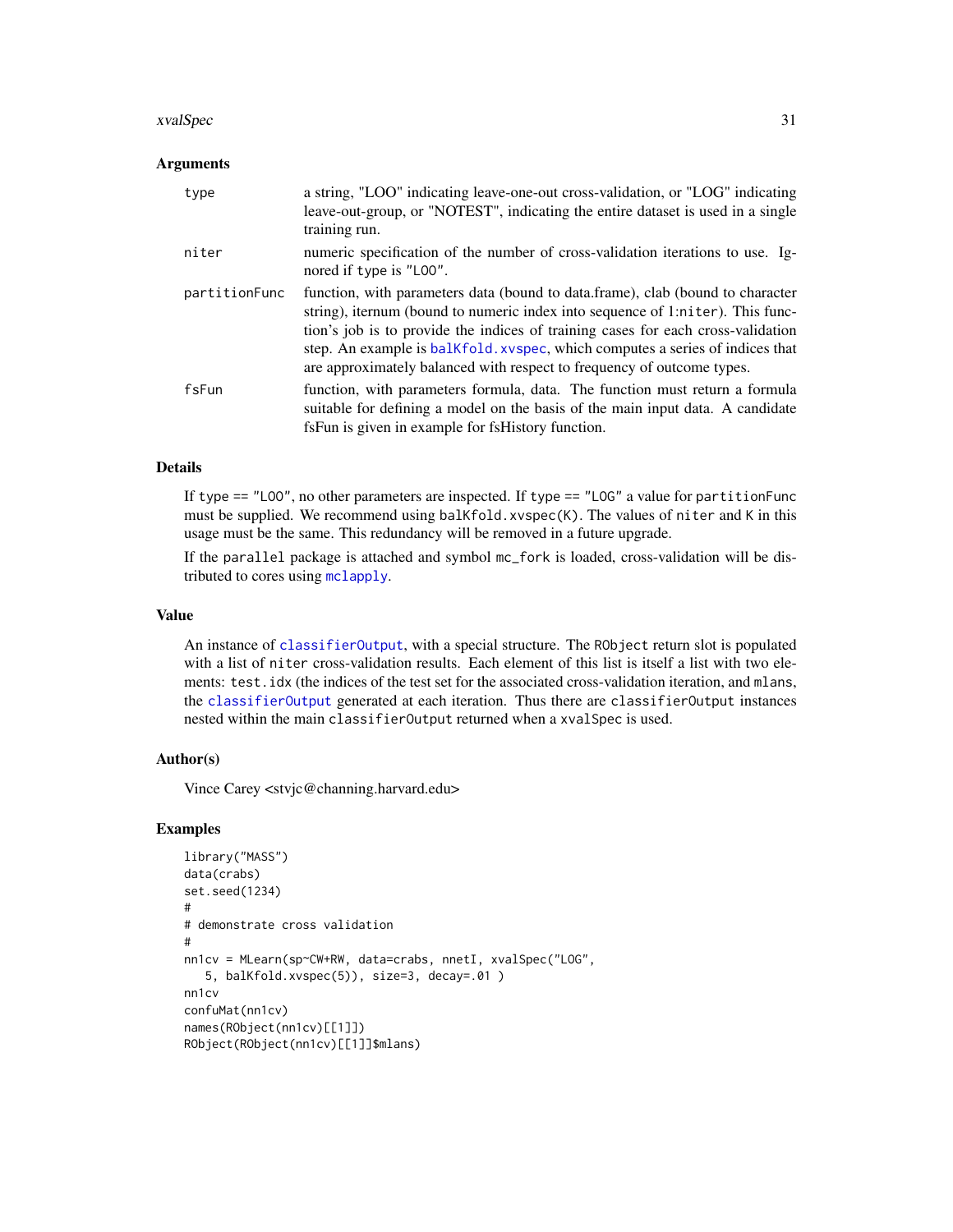# <span id="page-31-0"></span>**Index**

∗ classes classifierOutput-class, [3](#page-2-0) clusteringOutput-class, [5](#page-4-0) learnerSchema-class, [11](#page-10-0) projectedLearner-class, [23](#page-22-0) raboostCont-class, [27](#page-26-0) varImpStruct-class, [27](#page-26-0) ∗ classif confuMat-methods, [7](#page-6-0) MLIntInternals, [17](#page-16-0) ∗ manip balKfold.xvspec, [2](#page-1-0) ∗ methods confuMat-methods, [7](#page-6-0) performance-analytics, [18](#page-17-0) planarPlot-methods, [19](#page-18-0) xvalLoop, [29](#page-28-0) ∗ models balKfold.xvspec, [2](#page-1-0) fs.absT, [8](#page-7-0) fsHistory, [9](#page-8-0) hclustWidget, [10](#page-9-0) MLearn, [12](#page-11-0) plspinHcube, [21](#page-20-0) projectLearnerToGrid, [24](#page-23-0) RAB, [26](#page-25-0) xvalSpec, [30](#page-29-0) acc *(*performance-analytics*)*, [18](#page-17-0) acc,table-method *(*performance-analytics*)*, [18](#page-17-0) ada, *[14](#page-13-0)* adaI *(*MLearn*)*, [12](#page-11-0) bagging, *[14](#page-13-0)* baggingI *(*MLearn*)*, [12](#page-11-0) balKfold.xvspec, [2,](#page-1-0) *[31](#page-30-0)* BgbmI *(*MLearn*)*, [12](#page-11-0) blackboost, *[14](#page-13-0)* blackboostI *(*MLearn*)*, [12](#page-11-0)

classifierOutput, *[4](#page-3-0)*, *[7](#page-6-0)*, *[10](#page-9-0)*, *[21,](#page-20-0) [22](#page-21-0)*, *[31](#page-30-0)* classifierOutput-class, [3](#page-2-0) classifOutput *(*MLIntInternals*)*, [17](#page-16-0) clusteringOutput-class, [5](#page-4-0) clusteringSchema-class *(*clusteringOutput-class*)*, [5](#page-4-0) clustOutput *(*MLIntInternals*)*, [17](#page-16-0) confuMat *(*confuMat-methods*)*, [7](#page-6-0) confuMat,classifierOutput,character-method *(*confuMat-methods*)*, [7](#page-6-0) confuMat,classifierOutput,missing-method *(*confuMat-methods*)*, [7](#page-6-0) confuMat,classifierOutput,numeric-method *(*confuMat-methods*)*, [7](#page-6-0) confuMat,classifierOutput-method *(*confuMat-methods*)*, [7](#page-6-0) confuMat-methods, [7](#page-6-0) confuTab, [7](#page-6-0) cverrs *(*MLIntInternals*)*, [17](#page-16-0) DAB *(*RAB*)*, [26](#page-25-0) daboostCont-class *(*raboostCont-class*)*, [27](#page-26-0) diagDA, *[13](#page-12-0)* dlda *(*MLearn*)*, [12](#page-11-0) dlda2 *(*MLearn*)*, [12](#page-11-0) dldaI *(*MLearn*)*, [12](#page-11-0) es2df *(*MLIntInternals*)*, [17](#page-16-0)

F1 *(*performance-analytics*)*, [18](#page-17-0) F1,table-method *(*performance-analytics*)*, [18](#page-17-0) fn, *[8](#page-7-0)* fn *(*performance-analytics*)*, [18](#page-17-0) fn,table-method *(*performance-analytics*)*, [18](#page-17-0) fp, *[8](#page-7-0)* fp *(*performance-analytics*)*, [18](#page-17-0)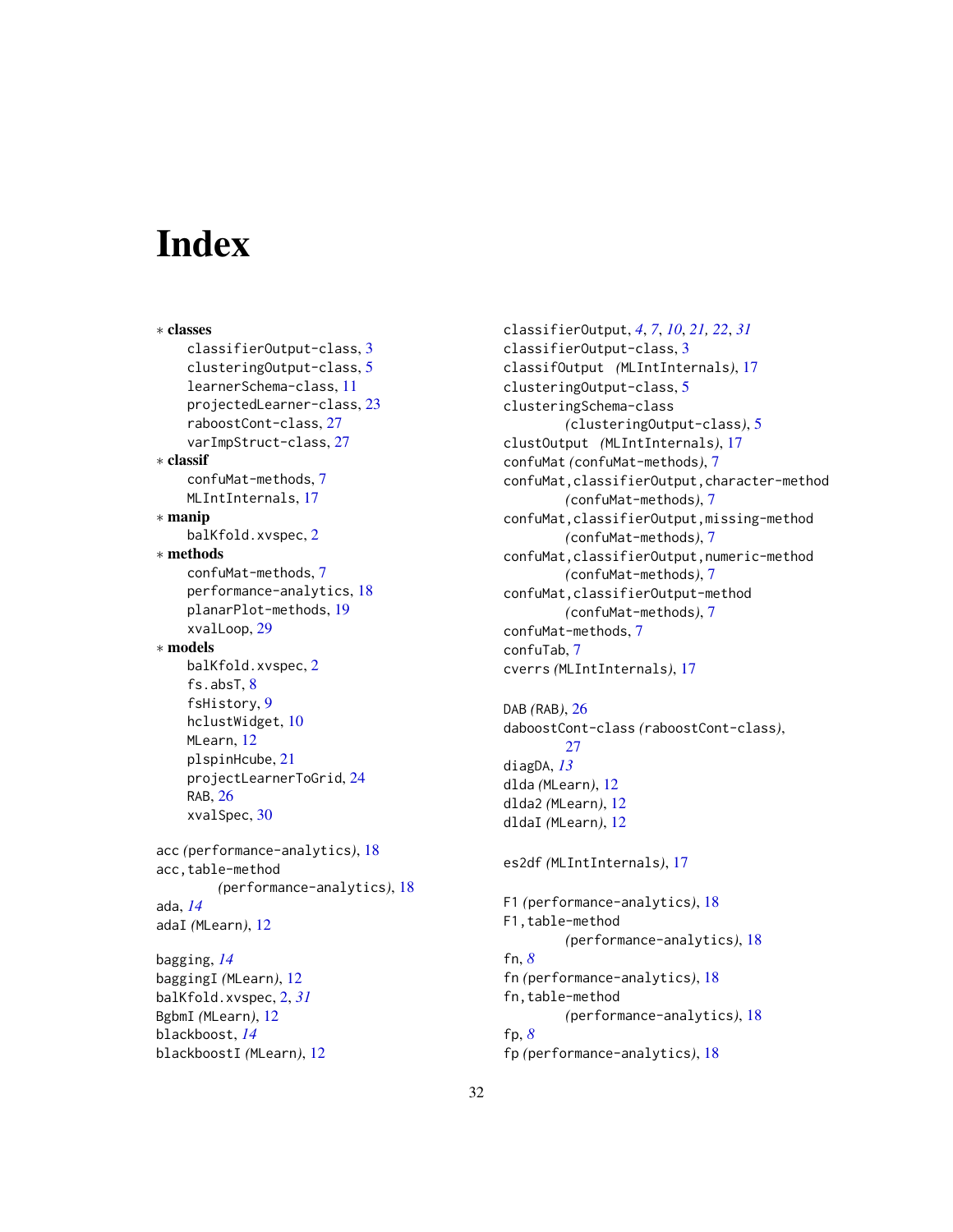# $I<sub>N</sub>DEX$  33

fp,table-method *(*performance-analytics*)*, [18](#page-17-0) fs.absT, [8](#page-7-0) fs.probT *(*fs.absT*)*, [8](#page-7-0) fs.topVariance *(*fs.absT*)*, [8](#page-7-0) fsHistory, [9](#page-8-0) fsHistory,classifierOutput-method *(*classifierOutput-class*)*, [3](#page-2-0)

gbm, *[14](#page-13-0)* gbm2 *(*MLearn*)*, [12](#page-11-0) getConverter *(*clusteringOutput-class*)*, [5](#page-4-0) getConverter,clusteringSchema-method *(*clusteringOutput-class*)*, [5](#page-4-0) getDist *(*clusteringOutput-class*)*, [5](#page-4-0) getDist,clusteringSchema-method *(*clusteringOutput-class*)*, [5](#page-4-0) getGrid *(*MLIntInternals*)*, [17](#page-16-0) getGrid,data.frame-method *(*MLIntInternals*)*, [17](#page-16-0) getGrid,ExpressionSet-method *(*MLIntInternals*)*, [17](#page-16-0) getVarImp *(*varImpStruct-class*)*, [27](#page-26-0) getVarImp,classifierOutput,logical-method *(*varImpStruct-class*)*, [27](#page-26-0) getVarImp,classifierOutput,missing-method *(*varImpStruct-class*)*, [27](#page-26-0) getVarImp,classifOutput,logical-method *(*varImpStruct-class*)*, [27](#page-26-0) glm, *[14](#page-13-0)* glmI.logistic *(*MLearn*)*, [12](#page-11-0) groupIndex *(*MLIntInternals*)*, [17](#page-16-0)

hclust, *[14](#page-13-0)* hclustConverter *(*MLIntInternals*)*, [17](#page-16-0) hclustI *(*MLearn*)*, [12](#page-11-0) hclustWidget, [10](#page-9-0)

kmeans, *[14](#page-13-0)* kmeansConverter *(*MLIntInternals*)*, [17](#page-16-0) kmeansI *(*MLearn*)*, [12](#page-11-0) knn, *[13](#page-12-0)* knn.cv, *[13](#page-12-0)* knn.cv2 *(*MLearn*)*, [12](#page-11-0) knn.cvI *(*MLearn*)*, [12](#page-11-0) knn2 *(*MLearn*)*, [12](#page-11-0) knnI *(*MLearn*)*, [12](#page-11-0) ksvm, *[14](#page-13-0)* ksvm2 *(*MLearn*)*, [12](#page-11-0)

ksvmI *(*MLearn*)*, [12](#page-11-0) lapply, *[29](#page-28-0)* lda, *[13](#page-12-0)* ldaI *(*MLearn*)*, [12](#page-11-0) learnerIn3D *(*projectedLearner-class*)*, [23](#page-22-0) learnerIn3D,projectedLearner-method *(*projectedLearner-class*)*, [23](#page-22-0) learnerSchema-class, [11](#page-10-0) list, *[27](#page-26-0)* lvq *(*MLearn*)*, [12](#page-11-0) lvqI *(*MLearn*)*, [12](#page-11-0) lvqtest, *[14](#page-13-0)* macroF1 *(*performance-analytics*)*, [18](#page-17-0) macroF1,classifierOutput,character-method *(*performance-analytics*)*, [18](#page-17-0) macroF1,classifierOutput,missing-method *(*performance-analytics*)*, [18](#page-17-0) macroF1,classifierOutput,numeric-method *(*performance-analytics*)*, [18](#page-17-0) macroF1,numeric,numeric-method *(*performance-analytics*)*, [18](#page-17-0) macroF1, table, missing-method *(*performance-analytics*)*, [18](#page-17-0) macroF1-methods *(*performance-analytics*)*, [18](#page-17-0) makeClusteringSchema *(*MLIntInternals*)*, [17](#page-16-0) makeConfuMat *(*MLIntInternals*)*, [17](#page-16-0) makeLearnerSchema *(*MLearn*)*, [12](#page-11-0) mapPSvec *(*MLIntInternals*)*, [17](#page-16-0) mclapply, *[14](#page-13-0)*, *[31](#page-30-0)* membMat *(*MLIntInternals*)*, [17](#page-16-0) mkfmla *(*RAB*)*, [26](#page-25-0) mlbench.hypercube, *[21](#page-20-0)* MLearn, *[8,](#page-7-0) [9](#page-8-0)*, [12,](#page-11-0) *[22](#page-21-0)* MLearn,formula,data.frame,clusteringSchema,ANY-method *(*MLearn*)*, [12](#page-11-0) MLearn, formula, data.frame, learnerSchema, numeric-method *(*MLearn*)*, [12](#page-11-0) MLearn,formula,data.frame,learnerSchema,xvalSpec-method *(*MLearn*)*, [12](#page-11-0) MLearn,formula,ExpressionSet,character,numeric-method *(*MLearn*)*, [12](#page-11-0)

MLearn,formula,ExpressionSet,learnerSchema,numeric-method *(*MLearn*)*, [12](#page-11-0) MLearn,formula,ExpressionSet,learnerSchema,xvalSpec-method

*(*MLearn*)*, [12](#page-11-0)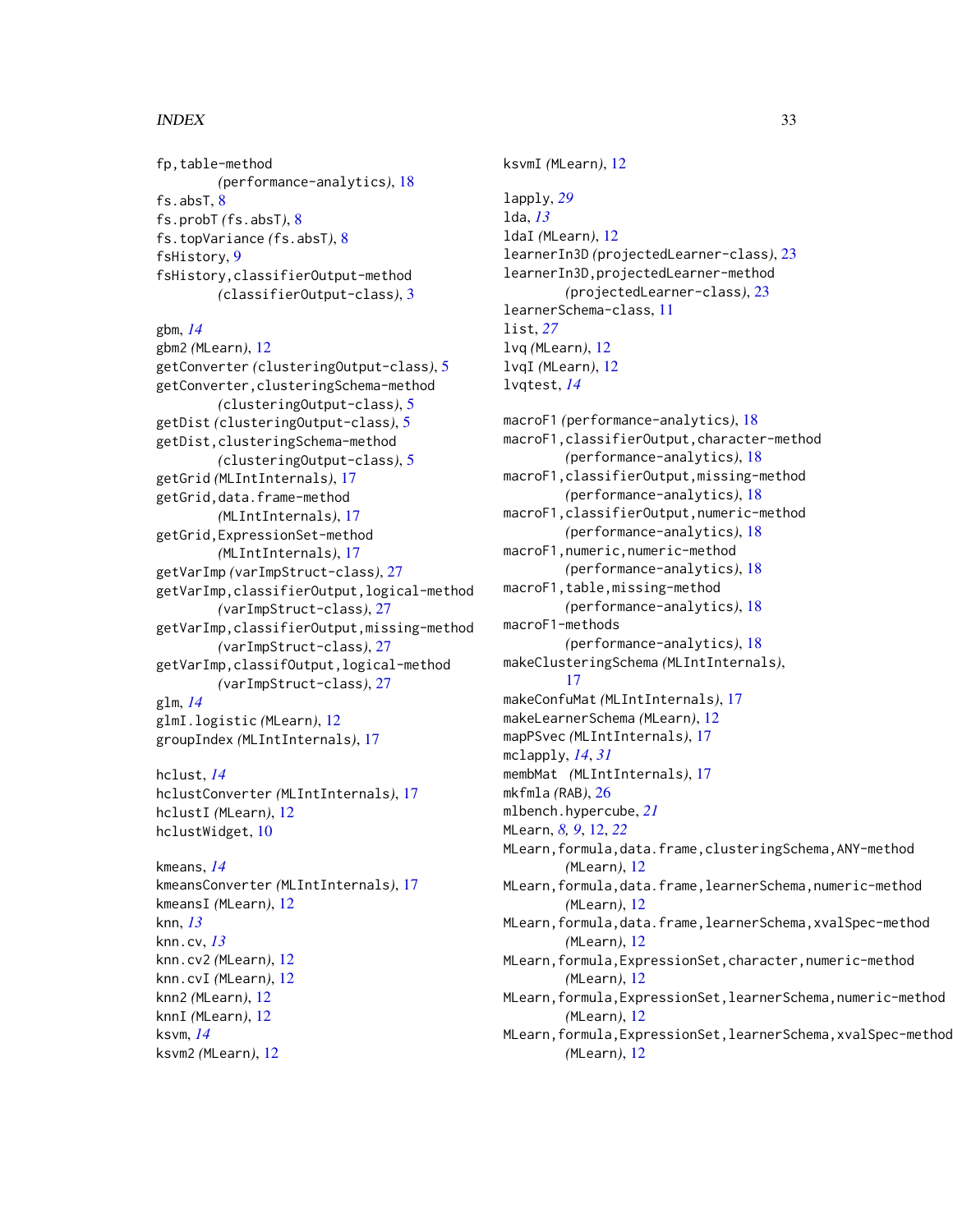MLearn\_new *(*MLearn*)*, [12](#page-11-0) mlearnWidget *(*hclustWidget*)*, [10](#page-9-0) MLIConverter.Bgbm *(*MLIntInternals*)*, [17](#page-16-0) MLIConverter.blackboost *(*MLIntInternals*)*, [17](#page-16-0) MLIConverter.dlda *(*MLIntInternals*)*, [17](#page-16-0) MLIConverter.knn *(*MLIntInternals*)*, [17](#page-16-0) MLIConverter.knncv *(*MLIntInternals*)*, [17](#page-16-0) MLIConverter.ksvm *(*MLIntInternals*)*, [17](#page-16-0) MLIConverter.ldaPredMeth *(*MLIntInternals*)*, [17](#page-16-0) MLIConverter.logistic *(*MLIntInternals*)*, [17](#page-16-0) MLIConverter.naiveBayes *(*MLIntInternals*)*, [17](#page-16-0) MLIConverter.nnet *(*MLIntInternals*)*, [17](#page-16-0) MLIConverter.plsda *(*MLIntInternals*)*, [17](#page-16-0) MLIConverter.RAB *(*MLIntInternals*)*, [17](#page-16-0) MLIConverter.randomForest *(*MLIntInternals*)*, [17](#page-16-0) MLIConverter.rpart *(*MLIntInternals*)*, [17](#page-16-0) MLIConverter.selftesting *(*MLIntInternals*)*, [17](#page-16-0) MLIConverter.slda *(*MLIntInternals*)*, [17](#page-16-0) MLIConverter.svm *(*MLIntInternals*)*, [17](#page-16-0) MLIConverterListEl.class *(*MLIntInternals*)*, [17](#page-16-0) MLIConverterPredType.class *(*MLIntInternals*)*, [17](#page-16-0) MLIntInternals, [17](#page-16-0) MLIPredicter.knn *(*MLIntInternals*)*, [17](#page-16-0) MLIPredicter.ksvm *(*MLIntInternals*)*, [17](#page-16-0) MLIPredicter.naiveBayes *(*MLIntInternals*)*, [17](#page-16-0) MLIPredicter.nnet *(*MLIntInternals*)*, [17](#page-16-0) MLIPredicter.plsda *(*MLIntInternals*)*, [17](#page-16-0) MLIPredicter.randomForest *(*MLIntInternals*)*, [17](#page-16-0) MLIPredicter.svm *(*MLIntInternals*)*, [17](#page-16-0) MLLabel *(*MLIntInternals*)*, [17](#page-16-0) MLOutput *(*MLIntInternals*)*, [17](#page-16-0) MLScore *(*MLIntInternals*)*, [17](#page-16-0) naAs0 *(*MLIntInternals*)*, [17](#page-16-0)

```
naiveBayes, 14
naiveBayesI (MLearn), 12
nnet, 13
nnetI (MLearn), 12
```
nonstandardLearnerSchema-class *(*learnerSchema-class*)*, [11](#page-10-0) pamConverter *(*MLIntInternals*)*, [17](#page-16-0) pamI *(*MLearn*)*, [12](#page-11-0) partPlot *(*MLIntInternals*)*, [17](#page-16-0) performance-analytics, [18](#page-17-0) planarPlot *(*planarPlot-methods*)*, [19](#page-18-0) planarPlot,classifierOutput,data.frame,character-method *(*planarPlot-methods*)*, [19](#page-18-0) planarPlot,classifierOutput,ExpressionSet,character-method *(*planarPlot-methods*)*, [19](#page-18-0) planarPlot-methods, [19](#page-18-0) planarPlot2 *(*MLIntInternals*)*, [17](#page-16-0) plot *(*varImpStruct-class*)*, [27](#page-26-0) plot,clusteringOutput,ANY-method *(*clusteringOutput-class*)*, [5](#page-4-0) plot,projectedLearner,ANY-method *(*projectedLearner-class*)*, [23](#page-22-0) plot,varImpStruct,ANY-method *(*varImpStruct-class*)*, [27](#page-26-0) plot,varImpStruct-method *(*varImpStruct-class*)*, [27](#page-26-0) plotOne *(*projectedLearner-class*)*, [23](#page-22-0) plotOne,projectedLearner-method *(*projectedLearner-class*)*, [23](#page-22-0) plotXvalRDA *(*MLearn*)*, [12](#page-11-0) plsda2 *(*MLearn*)*, [12](#page-11-0) plsdaI *(*MLearn*)*, [12](#page-11-0) plspinDF *(*MLIntInternals*)*, [17](#page-16-0) plspinHcube, [20](#page-19-0) prcomp-class *(*clusteringOutput-class*)*, [5](#page-4-0) prcompObj-class *(*clusteringOutput-class*)*, [5](#page-4-0) precision *(*performance-analytics*)*, [18](#page-17-0) precision,classifierOutput,character-method *(*performance-analytics*)*, [18](#page-17-0) precision,classifierOutput,missing-method *(*performance-analytics*)*, [18](#page-17-0) precision,classifierOutput,numeric-method *(*performance-analytics*)*, [18](#page-17-0) precision,table,missing-method *(*performance-analytics*)*, [18](#page-17-0) precision-methods *(*performance-analytics*)*, [18](#page-17-0) Predict *(*RAB*)*, [26](#page-25-0) Predict,daboostCont-method *(*RAB*)*, [26](#page-25-0) Predict,raboostCont-method *(*RAB*)*, [26](#page-25-0) predict.classifierOutput, [21](#page-20-0)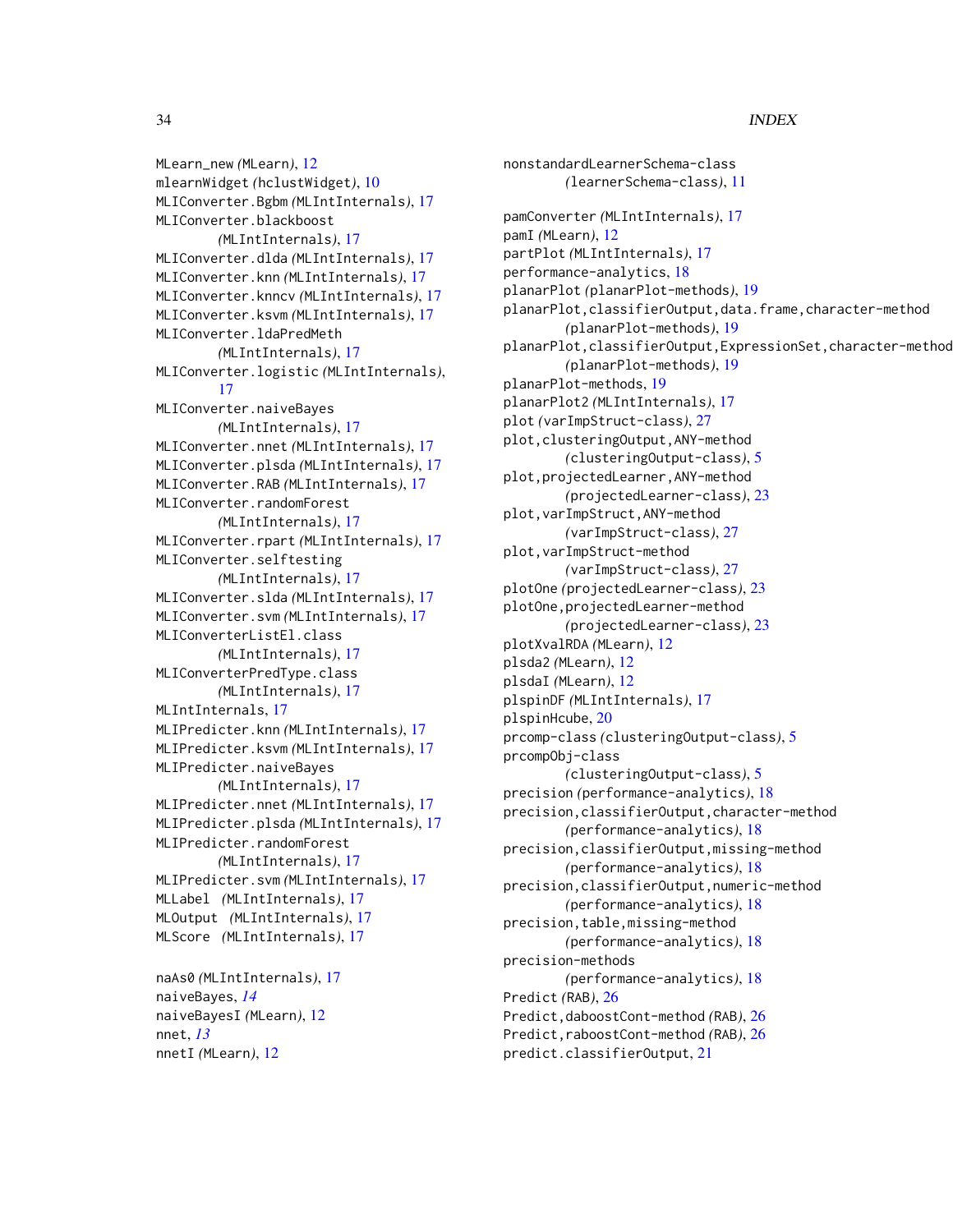#### INDEX 35

predict.dlda2 *(*MLIntInternals*)*, [17](#page-16-0) predict.gbm2 *(*MLIntInternals*)*, [17](#page-16-0) predict.knn.cv2 *(*MLIntInternals*)*, [17](#page-16-0) predict.knn2 *(*MLIntInternals*)*, [17](#page-16-0) predict.lvq *(*MLIntInternals*)*, [17](#page-16-0) predict.RAB *(*MLIntInternals*)*, [17](#page-16-0) predictions *(*classifierOutput-class*)*, [3](#page-2-0) predictions,classifierOutput-method *(*classifierOutput-class*)*, [3](#page-2-0) predScore *(*classifierOutput-class*)*, [3](#page-2-0) predScore,classifierOutput-method *(*classifierOutput-class*)*, [3](#page-2-0) predScores *(*classifierOutput-class*)*, [3](#page-2-0) predScores,classifierOutput-method *(*classifierOutput-class*)*, [3](#page-2-0) probArray *(*MLIntInternals*)*, [17](#page-16-0) probMat *(*MLIntInternals*)*, [17](#page-16-0) projectedLearner-class, [23](#page-22-0) projectLearnerToGrid, *[23](#page-22-0)*, [24](#page-23-0) qda, *[14](#page-13-0)* qdaI *(*MLearn*)*, [12](#page-11-0) qualScore *(*MLIntInternals*)*, [17](#page-16-0) RAB, [26](#page-25-0)

```
rab (MLearn), 12
RAB4es (RAB), 26
RABI (MLearn), 12
raboostCont-class, 27
randomForest, 13
randomForestI, 11
randomForestI (MLearn), 12
recall (performance-analytics), 18
recall,classifierOutput,character-method
        (performance-analytics), 18
recall,classifierOutput,missing-method
        (performance-analytics), 18
recall,classifierOutput,numeric-method
        (performance-analytics), 18
recall, table, missing-method
        (performance-analytics), 18
recall-methods (performance-analytics),
        18
report (varImpStruct-class), 27
report,varImpStruct-method
        (varImpStruct-class), 27
RObject (classifierOutput-class), 3
RObject,classifierOutput-method
        (classifierOutput-class), 3
```
RObject,clusteringOutput-method *(*clusteringOutput-class*)*, [5](#page-4-0) rpart, *[13](#page-12-0)* rpartI *(*MLearn*)*, [12](#page-11-0) sensitivity *(*performance-analytics*)*, [18](#page-17-0) sensitivity,classifierOutput,character-method *(*performance-analytics*)*, [18](#page-17-0) sensitivity,classifierOutput,missing-method *(*performance-analytics*)*, [18](#page-17-0) sensitivity,classifierOutput,numeric-method *(*performance-analytics*)*, [18](#page-17-0) sensitivity,table,missing-method *(*performance-analytics*)*, [18](#page-17-0) sensitivity-methods *(*performance-analytics*)*, [18](#page-17-0) shinyApp, *[21](#page-20-0)* show,classifierOutput-method *(*classifierOutput-class*)*, [3](#page-2-0) show,clusteringOutput-method *(*clusteringOutput-class*)*, [5](#page-4-0) show,clusteringSchema-method *(*clusteringOutput-class*)*, [5](#page-4-0) show,learnerSchema-method *(*learnerSchema-class*)*, [11](#page-10-0) show,projectedLearner-method *(*projectedLearner-class*)*, [23](#page-22-0) show, raboostCont-method *(*raboostCont-class*)*, [27](#page-26-0) show,varImpStruct-method *(*varImpStruct-class*)*, [27](#page-26-0) silhouette-class *(*clusteringOutput-class*)*, [5](#page-4-0) silhouetteVec *(*MLIntInternals*)*, [17](#page-16-0) slda, *[14](#page-13-0)* sldaI *(*MLearn*)*, [12](#page-11-0) SOMBout *(*MLIntInternals*)*, [17](#page-16-0) somout *(*MLIntInternals*)*, [17](#page-16-0) specificity *(*performance-analytics*)*, [18](#page-17-0) specificity,table-method *(*performance-analytics*)*, [18](#page-17-0) standardMLIConverter *(*MLearn*)*, [12](#page-11-0) svm, *[13](#page-12-0)* svm2 *(*MLearn*)*, [12](#page-11-0) svmI *(*MLearn*)*, [12](#page-11-0)

testPredictions *(*classifierOutput-class*)*, [3](#page-2-0)